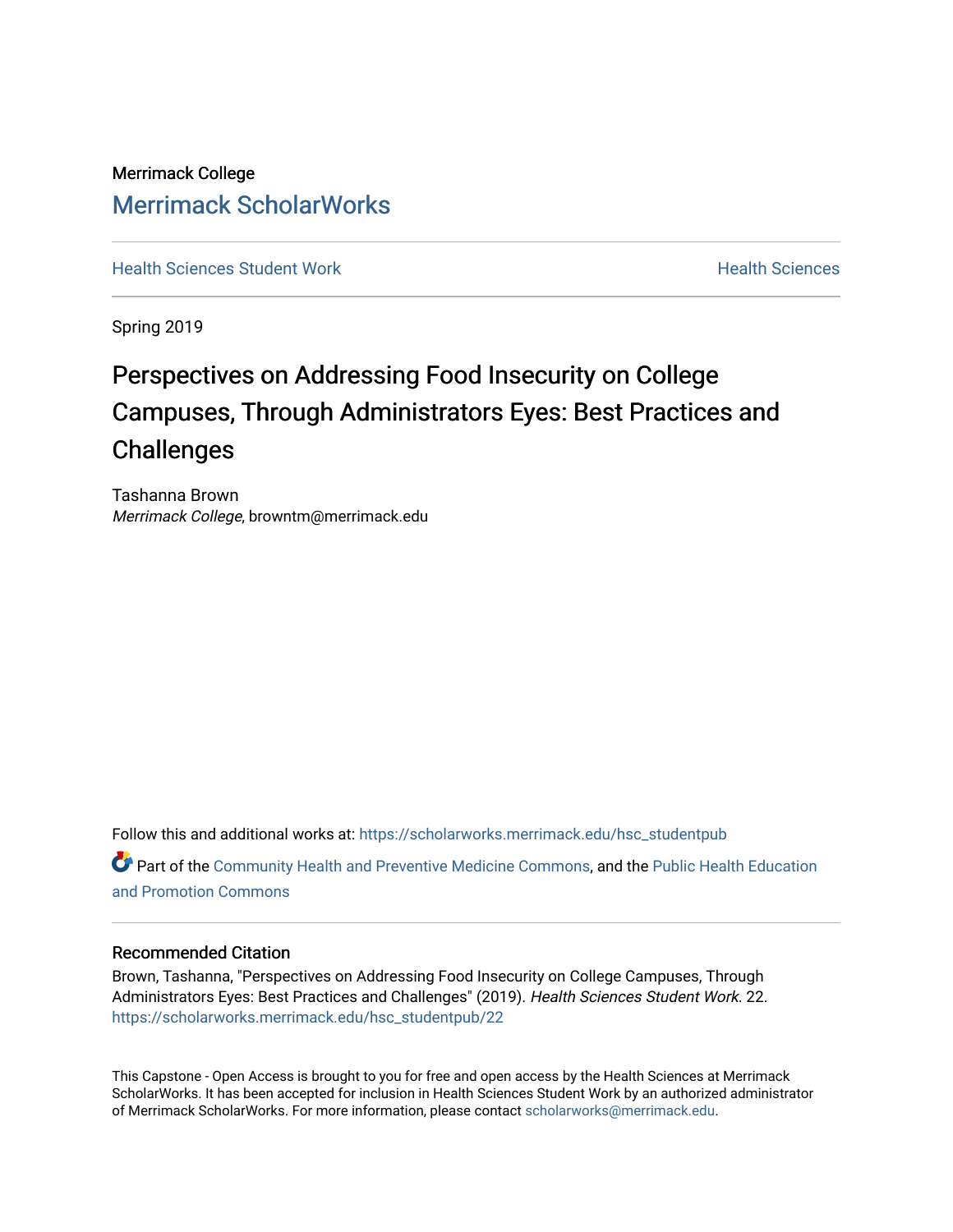Perspectives on Addressing Food Insecurity on College Campuses, Through Administrators

Eyes: Best Practices and Challenges

Tashanna Brown, Eleanor Shonkoff

Merrimack College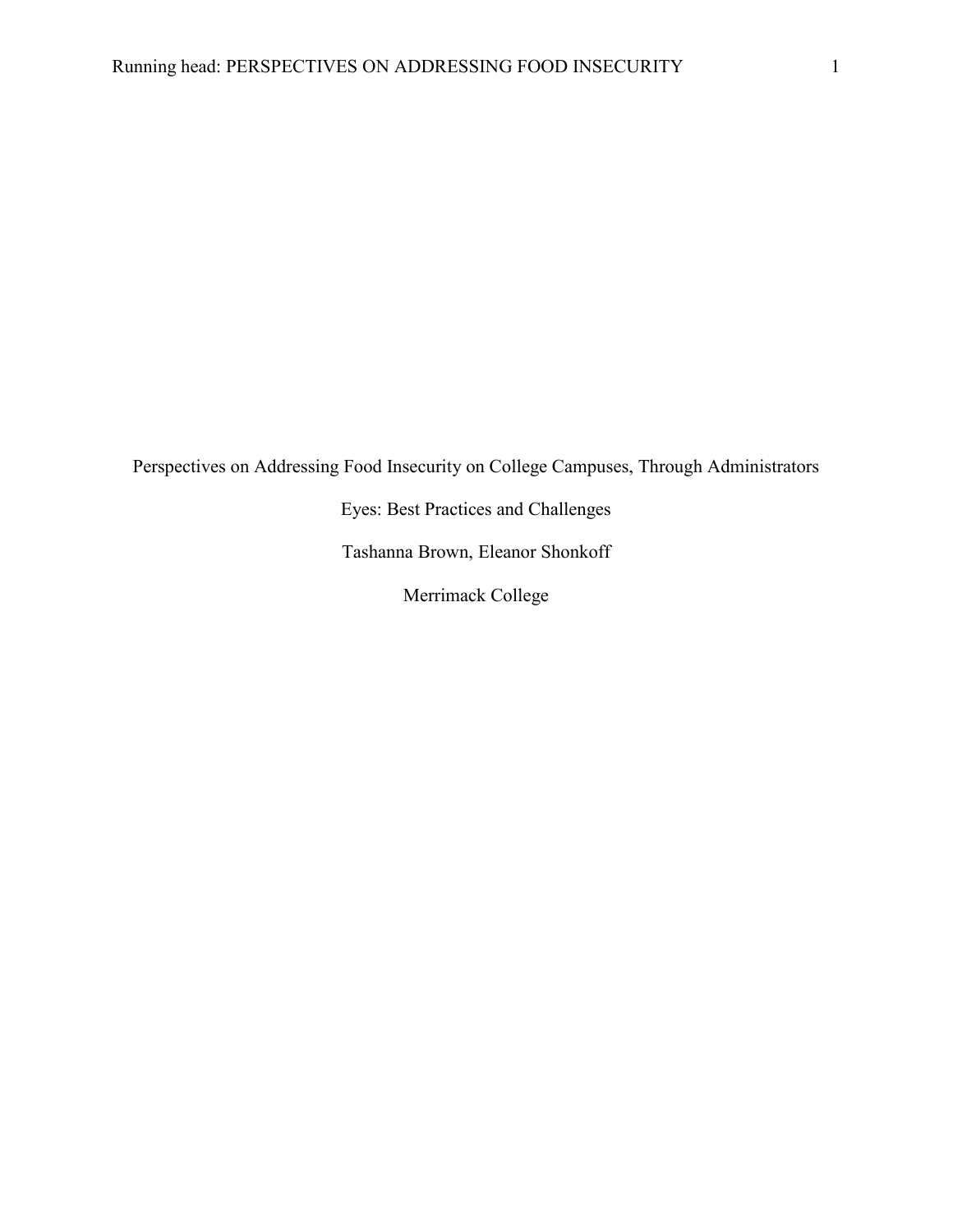#### Abstract

Food security is a situation that exists when all people, at all times, have physical, social and economic access to sufficient, safe and nutritious food that meets their dietary needs and food preferences for an active and healthy life (Barrett, 2010). These foods also must meet dietary needs to help promote a healthy life (Barrett, 2010). Institutions such as Bunker Hill community college, California State University Long Beach, and multiple other colleges and Universities have taken steps to address food insecurity (FI) on campus. More information is required to determine how to address FI on campus. The purpose of the study is to contribute to describe approaches to addressing (FI) on college campuses and challenges administrators face in addressing those challenges. Participants were recruited from 2 and 4-year colleges. Participants were eligible if they were 18 years of age or older; enrolled in an undergraduate or graduate program; and had experience addressing food insecurity in their professional role. Snowball sampling methods were used for recruitment. Thematic analysis was conducted, this study was approved by the Institutional Review Board at Merrimack College. Six common themes emerged as a result of the study:1) Current Methods of Addressing FI on Campus; 2)Prevalence Changes of FI on College Campuses and Factors that Influence Changes; 3)FI Prevalence: Assessment and Challenges; 4) FI Prevalence: Assessment and Challenges; 5) Challenges, Managing Challenges, and Reasons for Unsuccessful Plans for Addressing FI; and 6) Recommendations for Institutions Planning to Address FI. Administrators find that there is a rise in the number of students self-reporting, therefore there need to be an increase of accessible resources for those students. Administrators also understand the importance of research that should be done to determine if there is a need for additional programs to contribute to student success.

*Keywords: Food Insecurity, College students, Administrators, Challenges, Solutions*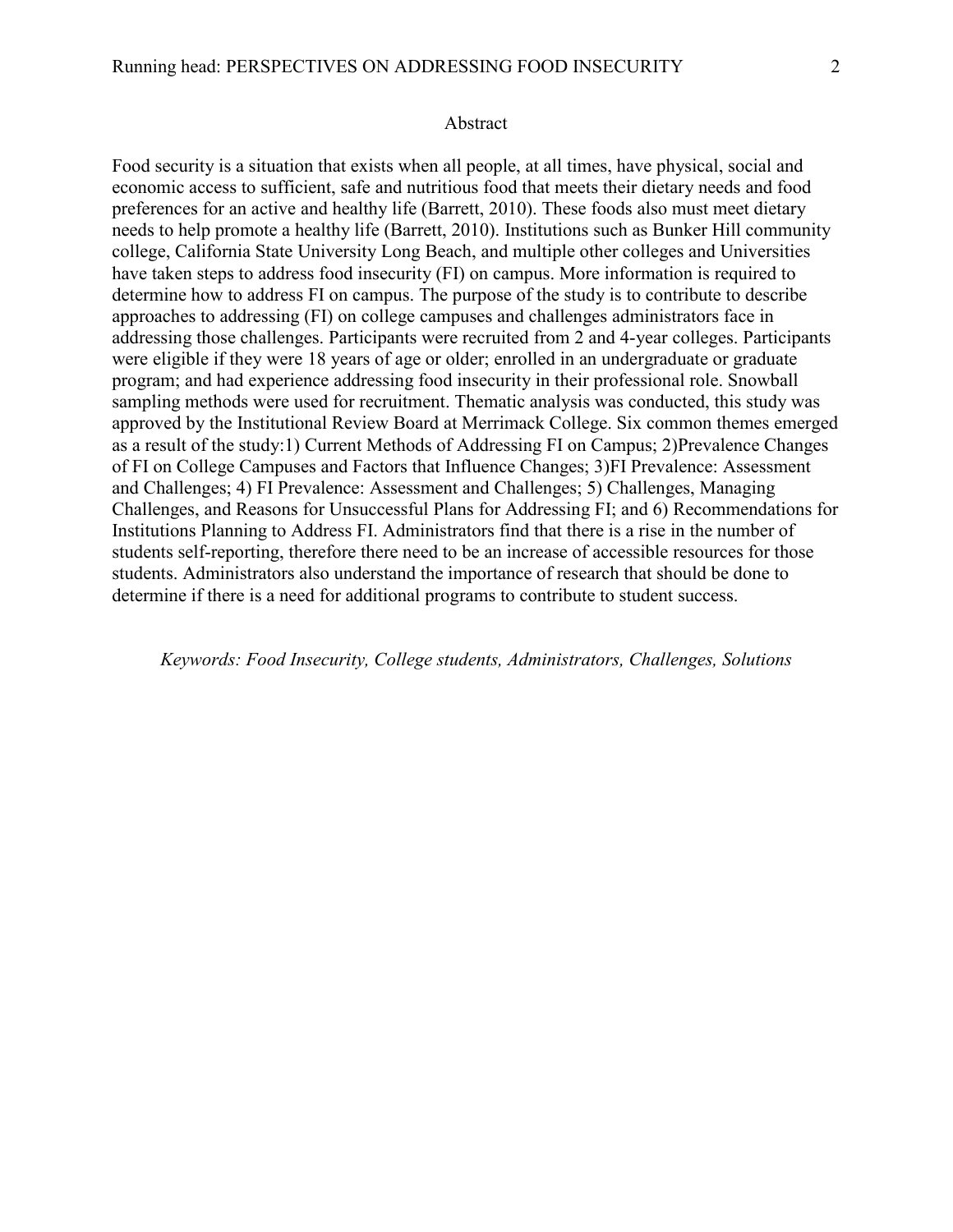Perspectives on addressing FI on College Campuses, Through Administrators Eyes: Best Practices and Challenges

At any time during the year 2017 the USDA estimated that the prevalence of households experiencing food security (FI) was 11.8% (USDA, 2018), which is a decrease from 2012, when 14.9% of Americans were struggling to obtain enough food (Coleman-Jensen et al., 2012). FI is the lack of physical (availability of food) or economic (affordability) access to sufficient, safe, and nutritious foods or the opportunity to eat at all (Barrett, 2010). These foods also must meet dietary needs to help promote a healthy life (Barrett, 2010). In 2017, 4.5% of U.S. households (5.8 million households) were classified as having very low food security (Cite this). FI screen without indicators which defines the levels are as follows: Very low security (at times during the year, eating patterns of one or more household members were disrupted and food intake reduced because the household lacked money and other resources for food); Low food security (households reduced the quality, variety, and desirability of their diets, but the quantity of food intake and normal eating patterns were not substantially disrupted); Marginal food security (Households had problems at times, or anxiety about, accessing adequate food, but the quality, variety, and quantity of their food intake were not substantially reduced); and High food security (Households had no problems, or anxiety about, consistently accessing adequate food) (USDA, 2019). (Cite this)

During 2017, 7.7% of U.S households Children were food insecure at sometimes during the year (2.9 million households), essentially unchanged from 8.0 percent in 2016 (USDA, 2017). Coleman-Jensen (2018) report that some households are disproportionately affected by food insecurity; 36.8% are single female households with children, 25.1% are African American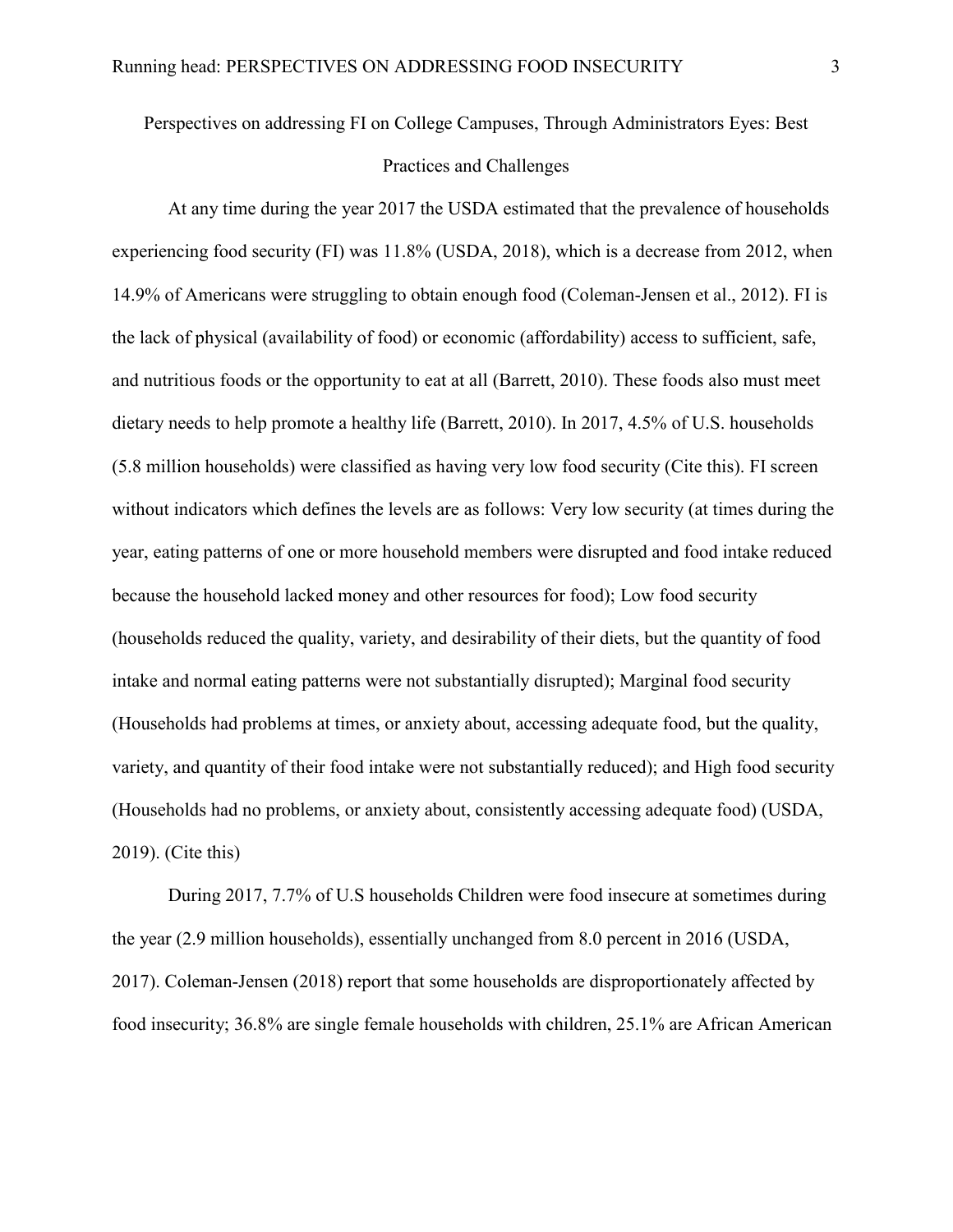households, 26.2% are Hispanic households, and 34.5% are low income households living under 185% of the federal poverty line.

The national priority for the U.S. Department of Health and Human Services (2011) is to reduce food insecurity from 14.5% to 6% and also very low food insecurity eliminated in households with children by 2020 (Healthy People 2020, 2017). The government has responded to food insecurity in children since the mid-20<sup>th</sup> century by implementing low cost and free lunch programs in America's K-12 educational system, however no such program exists for college students in America (Maroto, 2015).

### **Prevalence of FI**

In 2015, a random sample of more than 66,000 students across a survey was given to 8,932 undergraduate students at 10 campuses of University of California campuses reported 42% of students experience food insecurity, with 57% of those experiencing it for the first time (Martinez, 2016). Of the 42% of students who reported experiencing FI it was found that 12% of the students had high or marginal food security, 28% had low food security and 60% had very low food security.

The National Student Campaign against Hunger and Homelessness Organization, CUFBA, and Student governance surveyed 3,765 community college students and found that within the last 30 days 25% reported experiencing very low food security, compared to 20 % at four-year schools (Dubick, 2016). These numbers are not surprising in that community colleges serve a wider range of non-traditional students and are often seen as a more affordable pathway to higher education (Dubick, 2016). Similarly, Maroto (2015) suggest that community college students may be experiencing higher levels of FI than the general population and fouryear college student population (Maroto, 2015).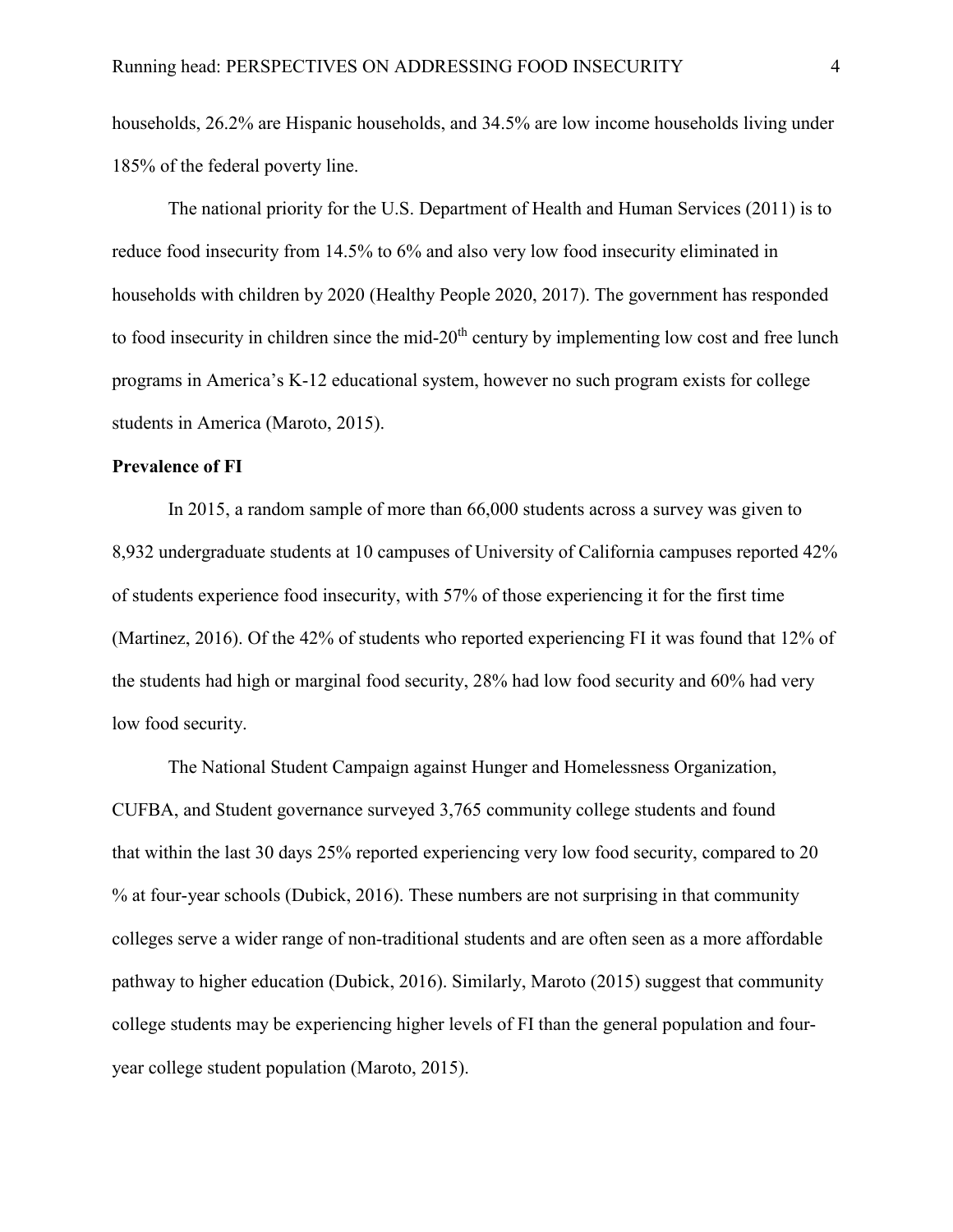Maroto et. al (2015), assessed the relationship between FI (over the previous 12 months) and grade point average at two community colleges; both urban and suburban. They found of the 301 student volunteer participants who took the survey that 56% of the students that took the survey were food insecure. At the Urban community college 60% of the students were food insecure and at the suburban community college 53% of the students were food insecure. They also found that African American and Asian students were more likely to be food insecure than their Caucasian counterparts; and of the 301 students females were more likely to be food secure compared to males at 58% (Maroto, 2015).

Housing situations have also been evaluated and have been found to be associated with FI. It was found that of students who live alone 18% were food insecure, students with spouses/partners 39% were food insecure, or with roommates were 30% food insecure (Maroto, 2015). These relationships between food security and academic performance play a role in some students' academic success.

In the Wisconsin Hope Lab surveyed 8,333 students and study found that one in five students skip meals having to prioritize other costs. 34% of students that attend a 4-year institution are food insecure and 44% of students who attend a 2-year institution were food insecure. In 2018 the Wisconsin Hope lab found that in the North Shore and Merrimack Valley area 31% of students were food insecure, 30% of the students were housing insecure and attended a 2-year school, and 9% of participants were homeless at a 4-year university (Wisconsin Hope Lab, 2018).

## **Health effects of FI**

Adults who are food insecure may be at an increased risk for a variety of negative health outcomes (Maroto, 2015) and health disparities between ethnicities including obesity (Holben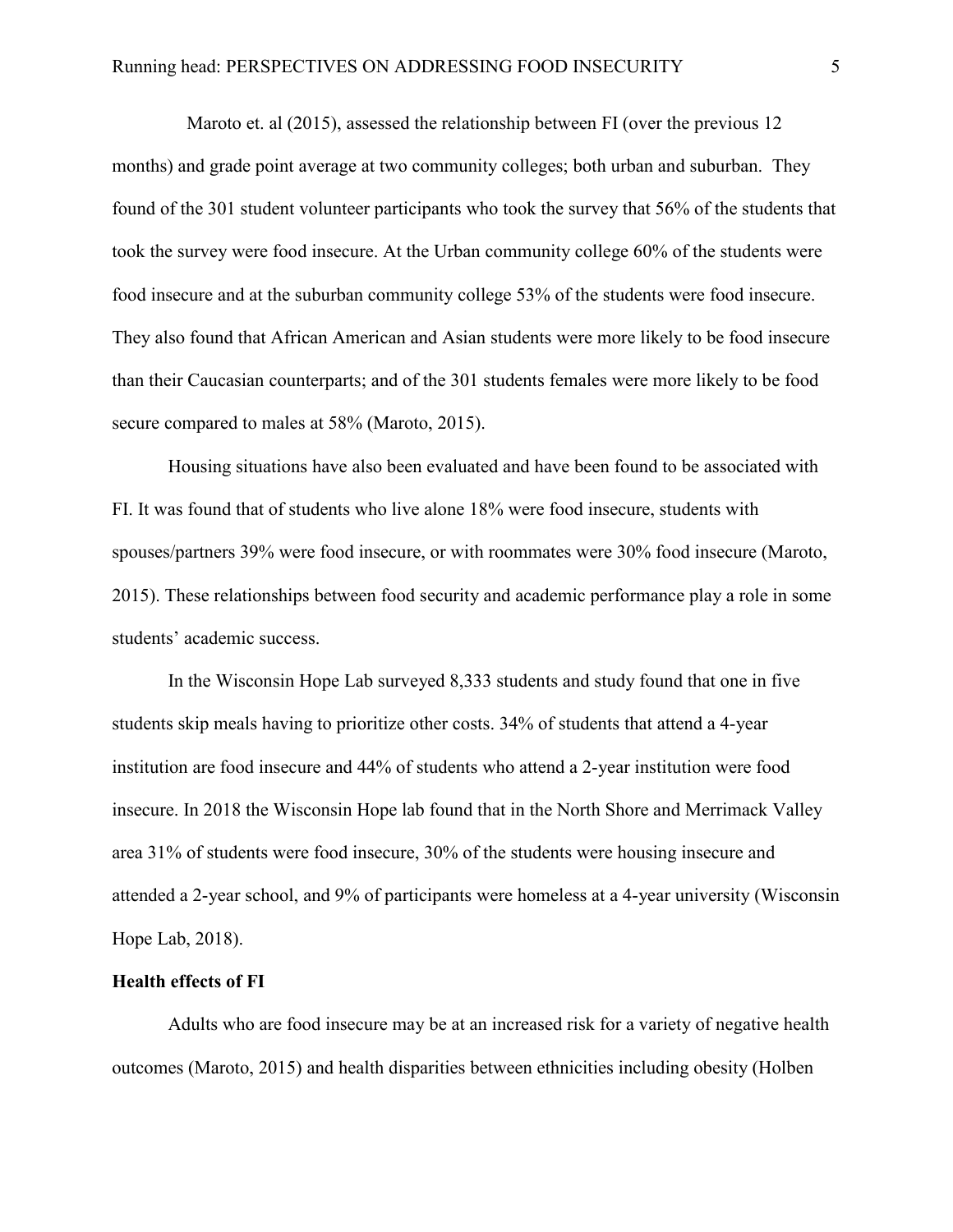DH, 2006). Lower food security has been associated with higher probability of hypertension, coronary heart disease, hepatitis, stroke, cancer, asthma, diabetes, arthritis, chronic obstructive pulmonary disease, and kidney disease (Gregory, 2017).

Demographic characteristics have been linked to food security as well as housing security. The Wisconsin Hope Lab (2018) found that of sample size of 8,333 respondents (6.4% of the overall student population asked to participate) 44% of community college students and 33% of four-year college students report very low or low food security during the previous days. Results also show that students of black, Hispanic or both ethnicities were more likely to experience food insecurity at about 17-10 % more than their counterparts. Students who receive the Pell Grant are more less likely to experience food insecurity at 46% than students who do not receive the Pell Grant at 54%. Students who had ever lived in foster care reported high levels of food insecurity (66%) at community colleges and at universities (63%) (Wisconsin Hope Lab, 2018). Twenty-eight percent of 4-year college students with meal plans and 30% living on campus experienced food insecurity. Students who work are more likely to experience food insecurity at 55% of the students who work more than 40 hours; 42% of those students who work 6-20 hours, and 53% of those students who are looking for employment. When students work a lot of hours they cannot qualify for SNAP or other public benefit options (Wisconsin Hope Lab, 2018). Silva et al, used the 32-item survey to identify the housing and food needs of students attending a large and diverse urban campus and explore how these needs impact their academic success. They found that over the past year 27.4% of students have worried about having enough money for food, 26.9% of students have skipped meals due to a lack of money to buy food, and 27.3% of students express the inability to eat nutritious meals due to monetary struggles. In all,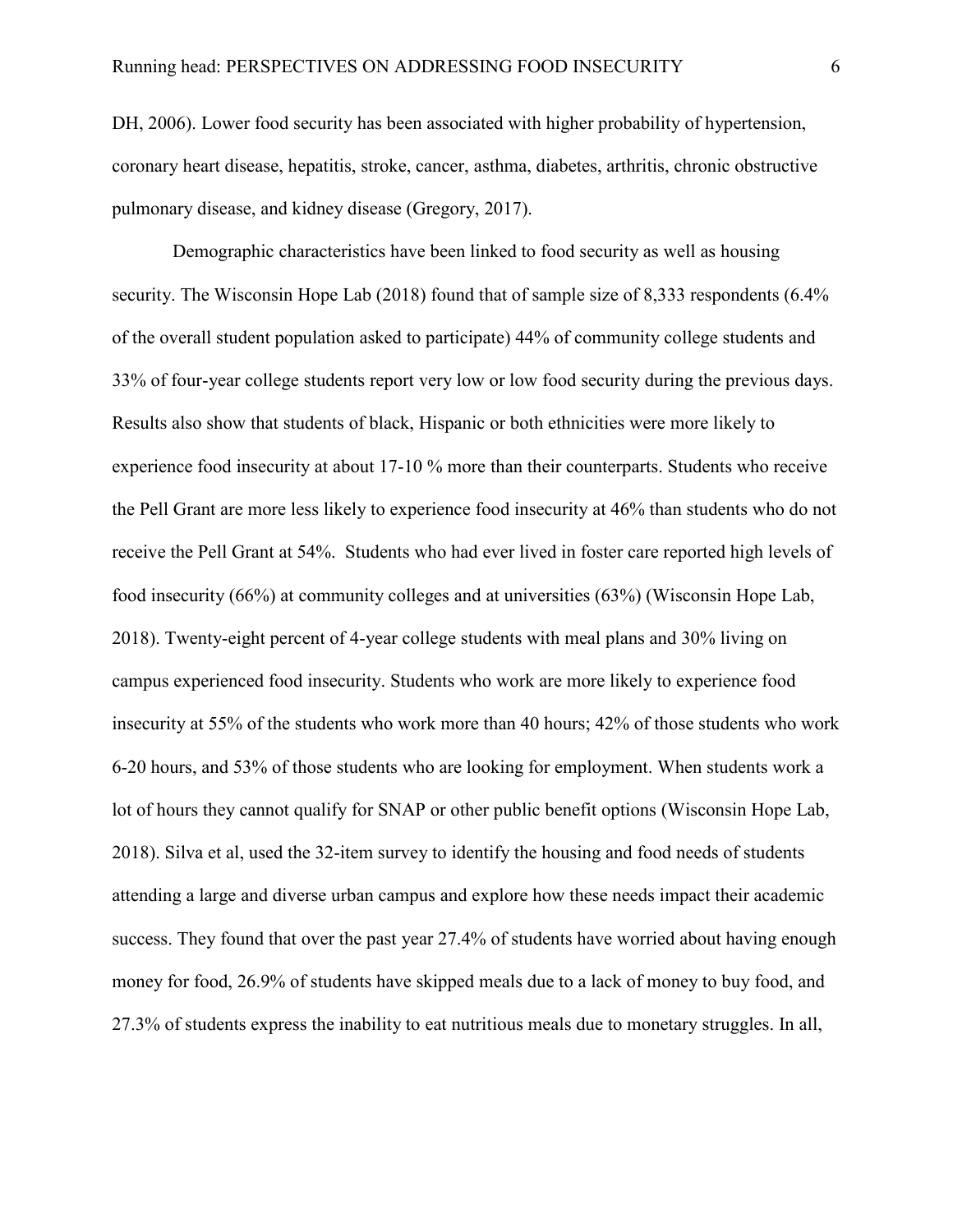6.4% of participants reported severe FI, saying they often or sometimes did not eat for a day or two because they did not have enough money for food (Silva et al, 2017).

## **Psychosocial effects of FI**

Chemers et al. (2001) observed that students who experienced more stress tended to be less well-adjusted in that they experienced less satisfaction with academic progress and lower commitment to remain in school (Krumrei-Mancuso et.al., 2014). Researchers have found that food insecurity negatively impacts academic performance, mental and social health, dietary choices and overall health status among adolescents and young adults (Kleinman et al., 1998). One study found that Students who had meal plans experienced lower rates of food insecurity but pointed out that it was not necessarily because students' needs were addressed (Goldrick-rab, 2018).

## **Academic effects of FI**

FI has not been significantly associated with GPA (Maroto, 2015; Payne-Sturges, 2018). Though results have not found the relationship to be significant they did find that students in the highest GPA category (3.5–4.0) were compared to students in a lower GPA category (2.0–2.49), there was a significant relationship between food insecurity and student GPA for the students in the sample. This has not always been the case in that they also found that becoming food secure would have a positive effect on students' GPA (Maroto, 2015).

Research by Payne-Sturges (2017), found that of 237 students who participated in a survey 15% were food insecure. They also found that of the students who reported being food insecure, reported experiencing disruptions in academic work as a result of depression symptoms. Students experiencing housing and food insecurity have been found to be at greater risk of not completing their studies (Silva,2017; Payne-Sturges, 2018).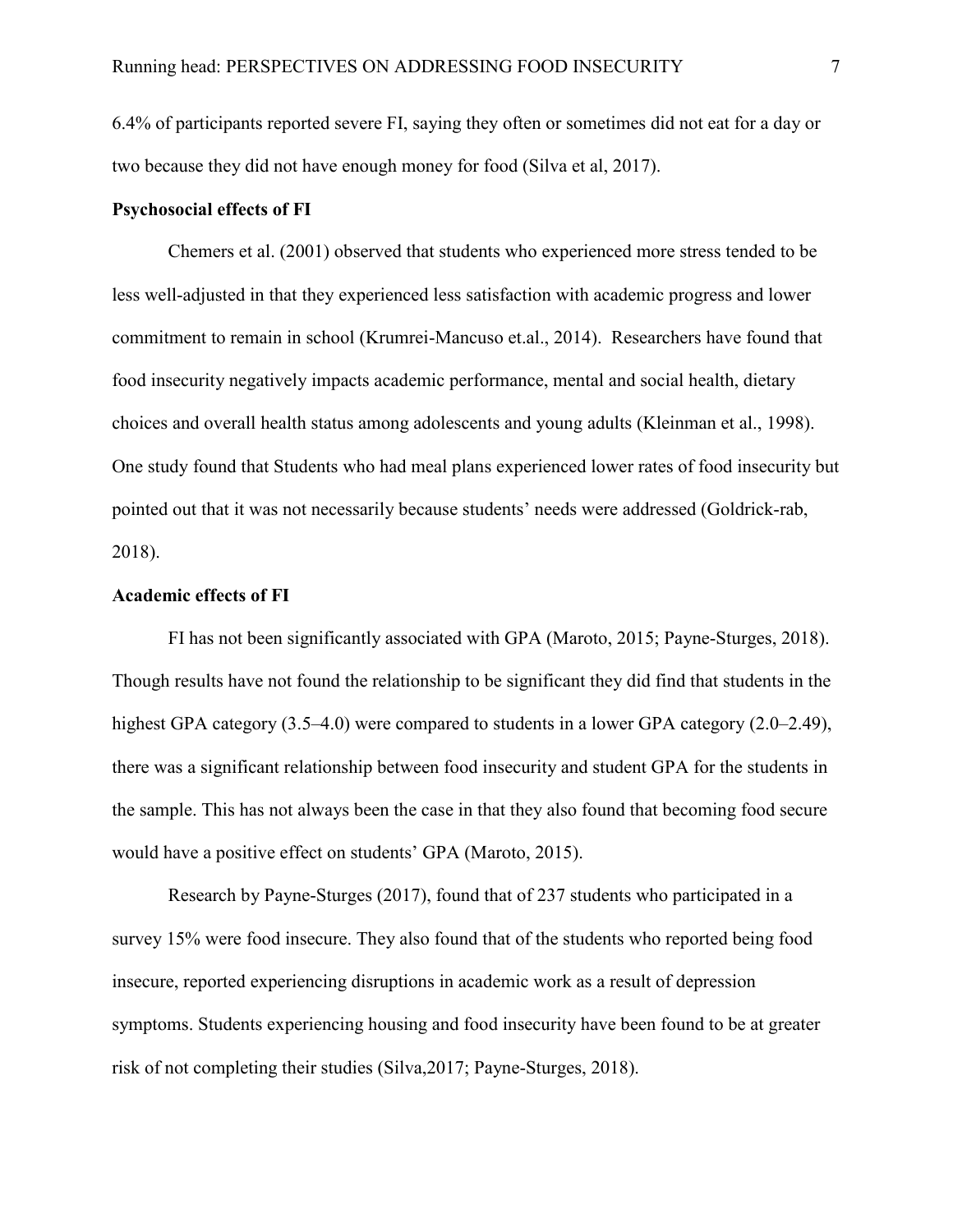In the impact report by Swipe out hunger it was reported that 53% of the students missed class, 54% missed a study session, 37% missed a club meeting, 55% did not want to join an extracurricular activity, 55% do not buy required materials, 25% dropped a class and 81% did not perform as well as they could have in academics. (Impact report, 2018).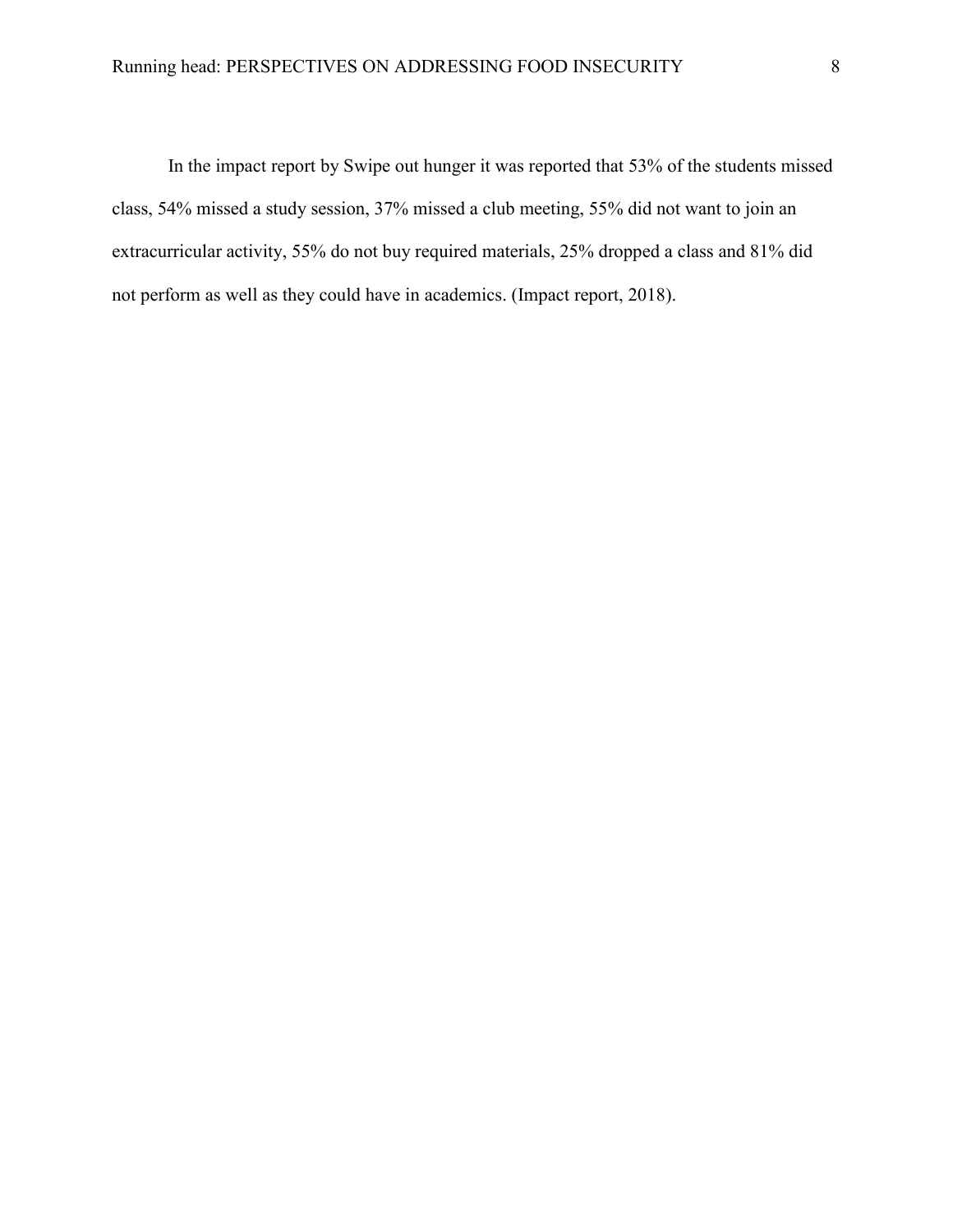#### **Methods**

This study was conducted at Merrimack college. Participants were eligible if they were 18 years of age or older; administrators of an undergraduate or graduate program; and who have experience addressing food insecurity in their professional role. There was no specific gender, age, or experience range. Administrative volunteers were recruited through snowball sampling. An email for recruitment was developed and send out to each administrator. Verbal informed consent was obtained from all participants prior to the interview (see Appendix A for more information). This methodology was approved by Merrimack College's Institutional Review Board. A list of questions was created that would examine the challenges administrators face regarding addressing food insecurity on campuses. Interviews were conducted between February 2019 and May 2019. The interviews lasted approximately 25 to 30 minutes and were conducted via. phone.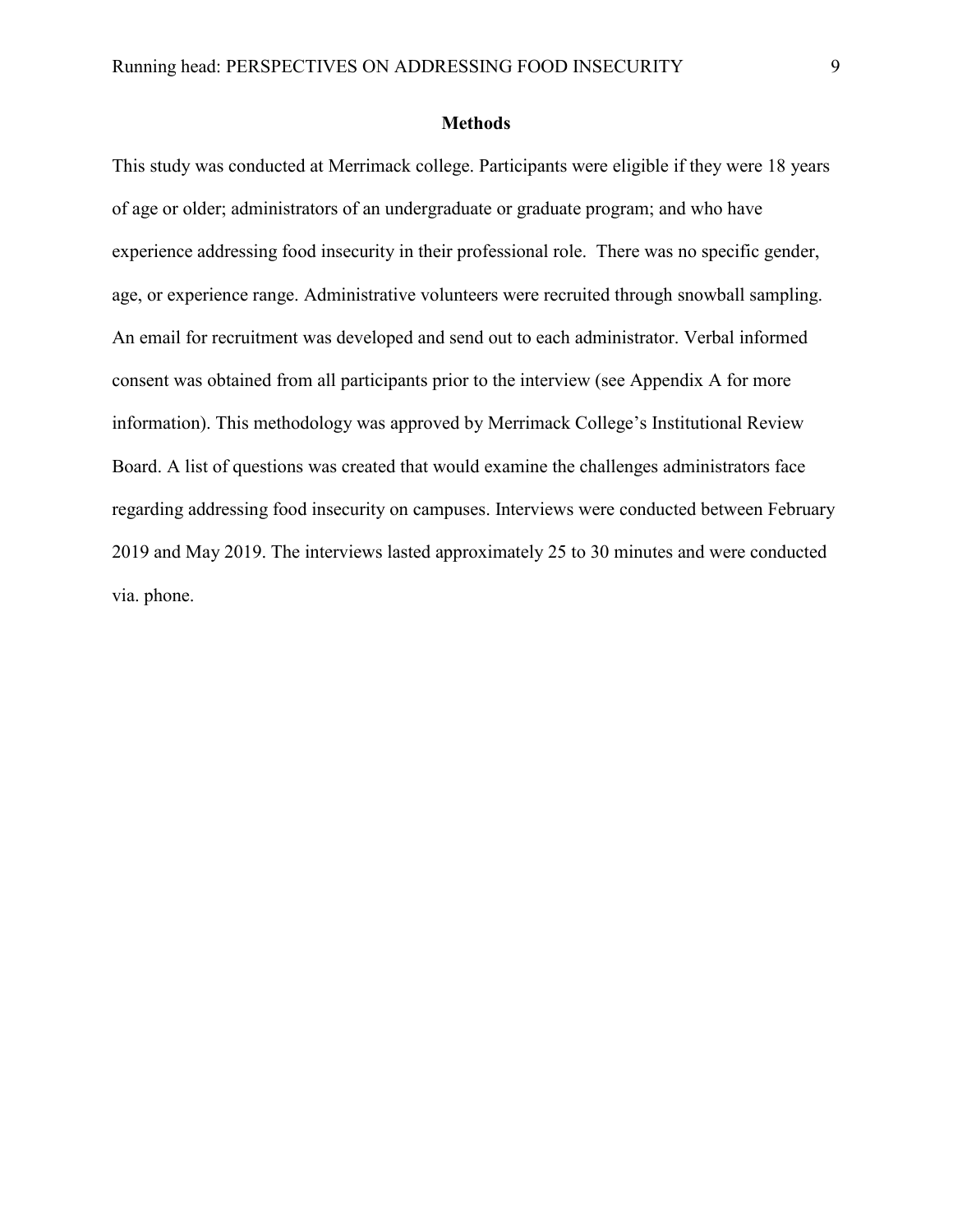## **Results**

# **Participant characteristics**

 There was a total of 3 participants; one Dean of students and two Assistant Dean of Students. They had an average of 4 years of addressing FI. They were involved in addressing FI through their professional role as shown in Table B 1.

# **Summary of responses and emerging themes**

The answers participants gave fell into six themes of best practices and challenges pertaining to addressing FI on campus: 1) Current Methods of Addressing FI on Campus (Table B 2 ), 2) Changes in FI Prevalence on College Campuses and Factors that Influence Changes (Table B 3 ), 3)FI Prevalence: Assessment and Challenges (Table B4 ), 4) FI Prevalence: Assessment and Challenges (Table B5),5) Challenges, Managing Challenges, and Reasons for Unsuccessful plans for Addressing FI (Table B6 ), 6) Recommendations for Institutions Planning to Address FI (Table B 7).

## **Current Methods of Addressing FI on Campus**

Participants discuss practices at their current institution and how they were able to establish these practices. Donation programs; a program in which students donate extra meal swipes to a bank in which students in need can come utilize if they report the need; sustainable food pantries which provide anonymous access to foods and necessities; referral programs where faculty and staff work together in noticing the signs and symptoms of FI and report their concerns to student affairs; and partnerships with campus (e.g., upper administration, facilities, ) and non-campus members (e.g., local thrift stores, and food banks).

# **Changes in Prevalence of FI on College Campuses and Factors that Influence Changes**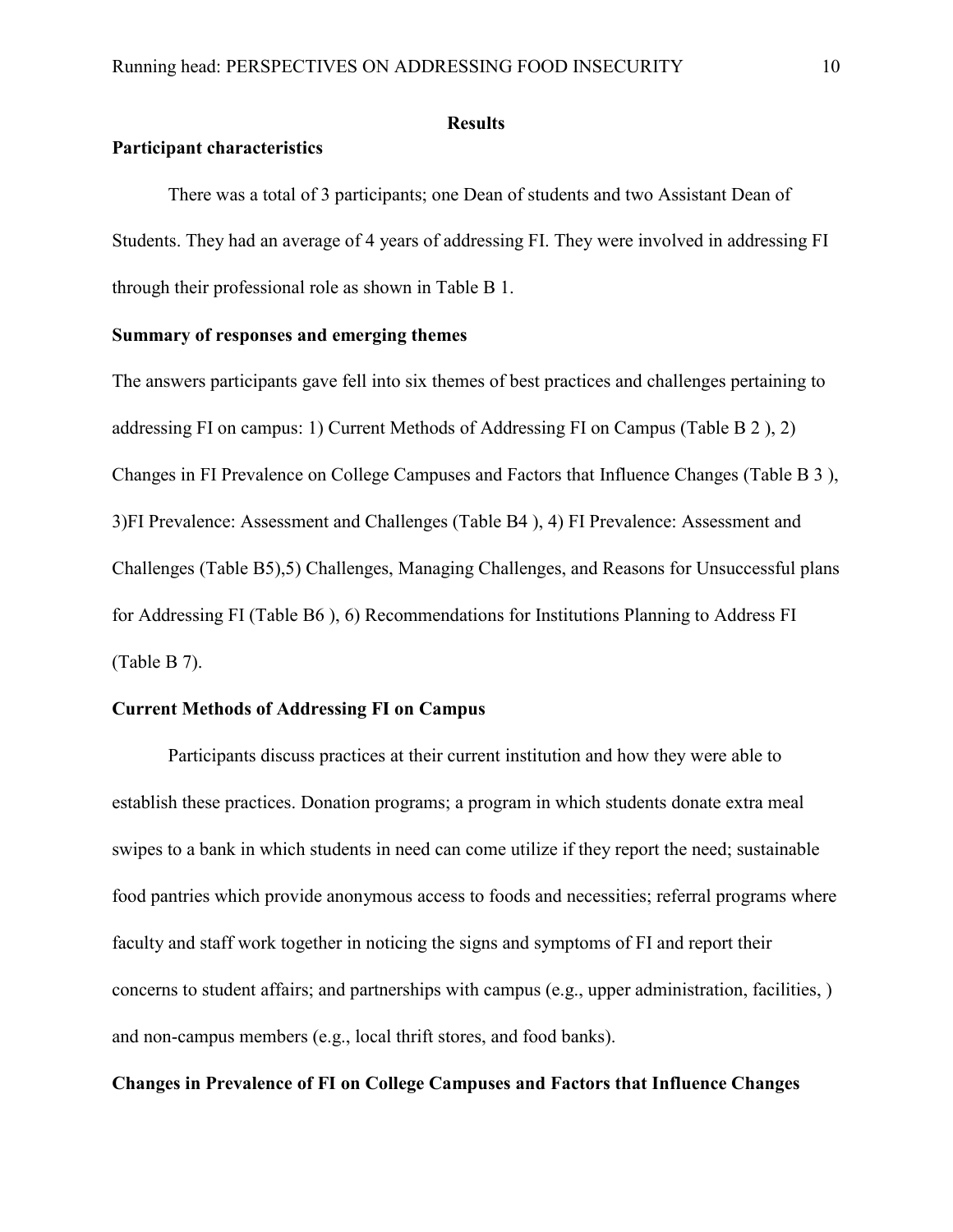Not all participants report knowing prevalence of FI on campus. It was reported that FI is a newly discovered issue from the past 5 years, on college campuses therefore a lack of data exists. One participant report that the prevalence of students reporting FI is increasing over the last five years. Many factors have been reported as reasons for the changes in the prevalence in FI. These include students being first generation; students' previous living conditions (e.g., foster care, low income housing); an increase in racial/ethnic minorities; academic demands; Psychosocial differences (e.g., ); low income students and the increased cost of attendance; and stigma. Stigma associated with FI may influence students not to come forward because they are afraid of what others may think. This factor may influence the true number of students affected by FI. "It increases every month when we first started the students probably were about 10 to 12 students that we were serving a semester. Now, we have about 160 students a week"- Interviewee #. The increased use of a pantry may raise questions "Do all of these students really need this service?" If so, "Should we be doing something about it?

## **FI Prevalence: Assessment and Challenges**

Conducting a survey of FI prevalence on campus was reported as helpful from institutions who have conducted one as a part of a larger study. Information was used to present to the board of trustees at one institution to demonstrate the actual need that is not being addressed on campus. Reasons for why a survey was not conducted included, the survey needed to be reviewed, and to determine that there is not a conflict with other surveys on campus, and also that the idea of doing the survey has not come up. "We don't know about who we don't know about and so how do we reach those students"- Interviewee #1. Students who are affected by FI may not come forward or even taken the survey when offered.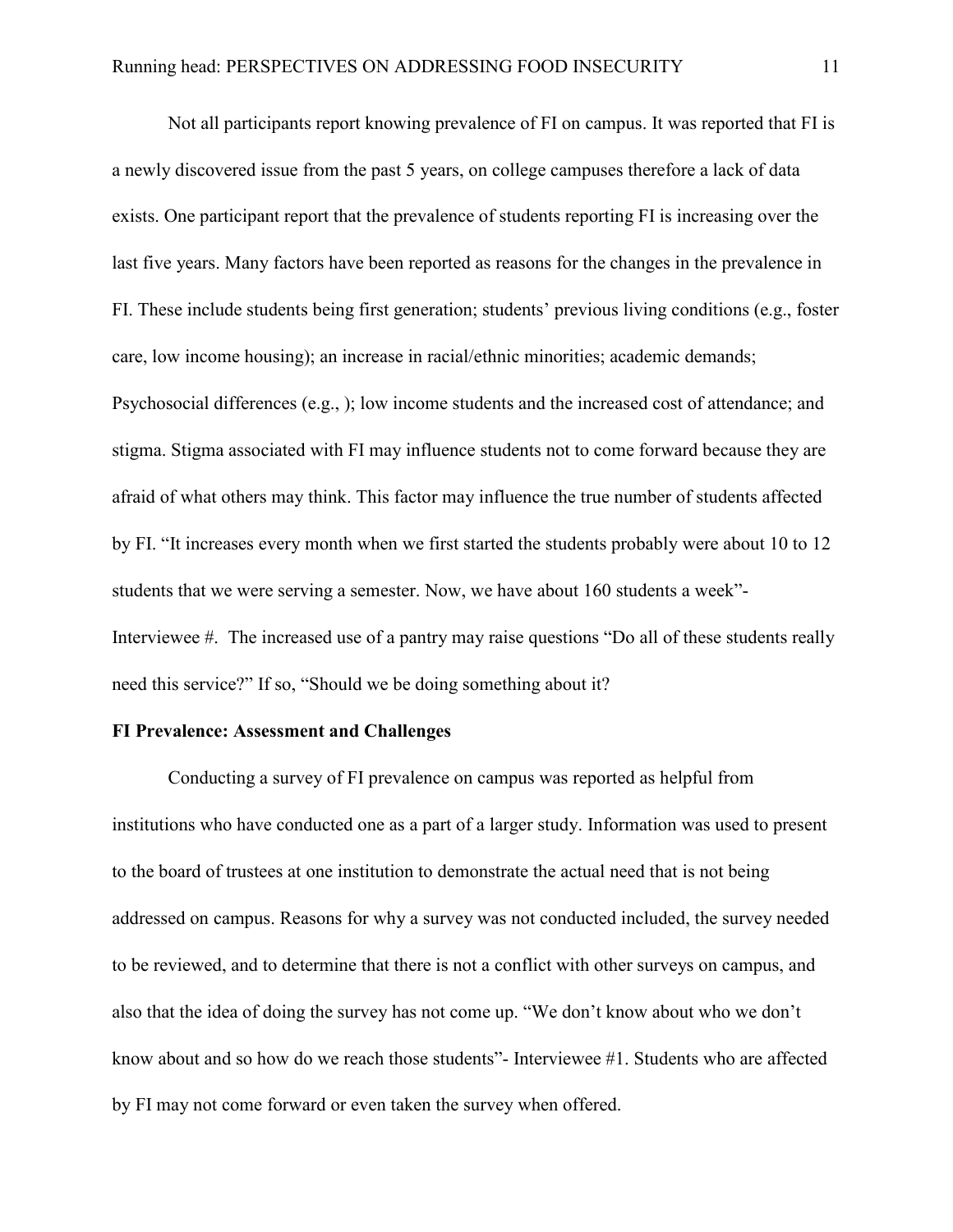## **Challenges, Managing Challenges, and Reasons for Unsuccessful plans for Addressing FI**

Participants expressed that there is a lack of data with respect to students experiencing FI on campus. Plans have been unsuccessful due to lack of sustainability for the long term, and no use for collected items and finding a place for useful items. Cost of attendance is increasing posing a challenge to low income and non-traditional students. Participants reported unsuccessful plans of addressing FI including, not having enough space for programs, supplies and services. It has been reported that educating the on and off-campus community on signs and symptoms associated with FI needs to be more of a priority. In order to deal with these challenges' schools reported working with students who came forward; fundraising efforts and continuing donation efforts are needed to maintain sustainable projects; having a strong community that is social justice oriented; and creating a task force of administrators for idea generating. "It's a vicious cycle right and even for us institutions we can't just give out free housing and we can give out free meal plans that's not how it works so we have to think creatively and really come together a community and really figure how were going to address it."- Interviewee #2

# **Resources and differences between available resources**

Local resources such as local food banks have been utilized in stocking shelves, and local thrift shops have been used for clothing. On-campus resources such as campus Facilities have been used to give recommendations on space utilization for pantries; off-campus resources have been used for neighborhood donation projects to aid in stocking shelves on campus. Resources such as NASPA (National Association of Student Personnel Administrators) have been used as a blueprint for programs on campus. Programs are unaware of the funding options and differences between public and private institutions. Participants expressed that educating communities about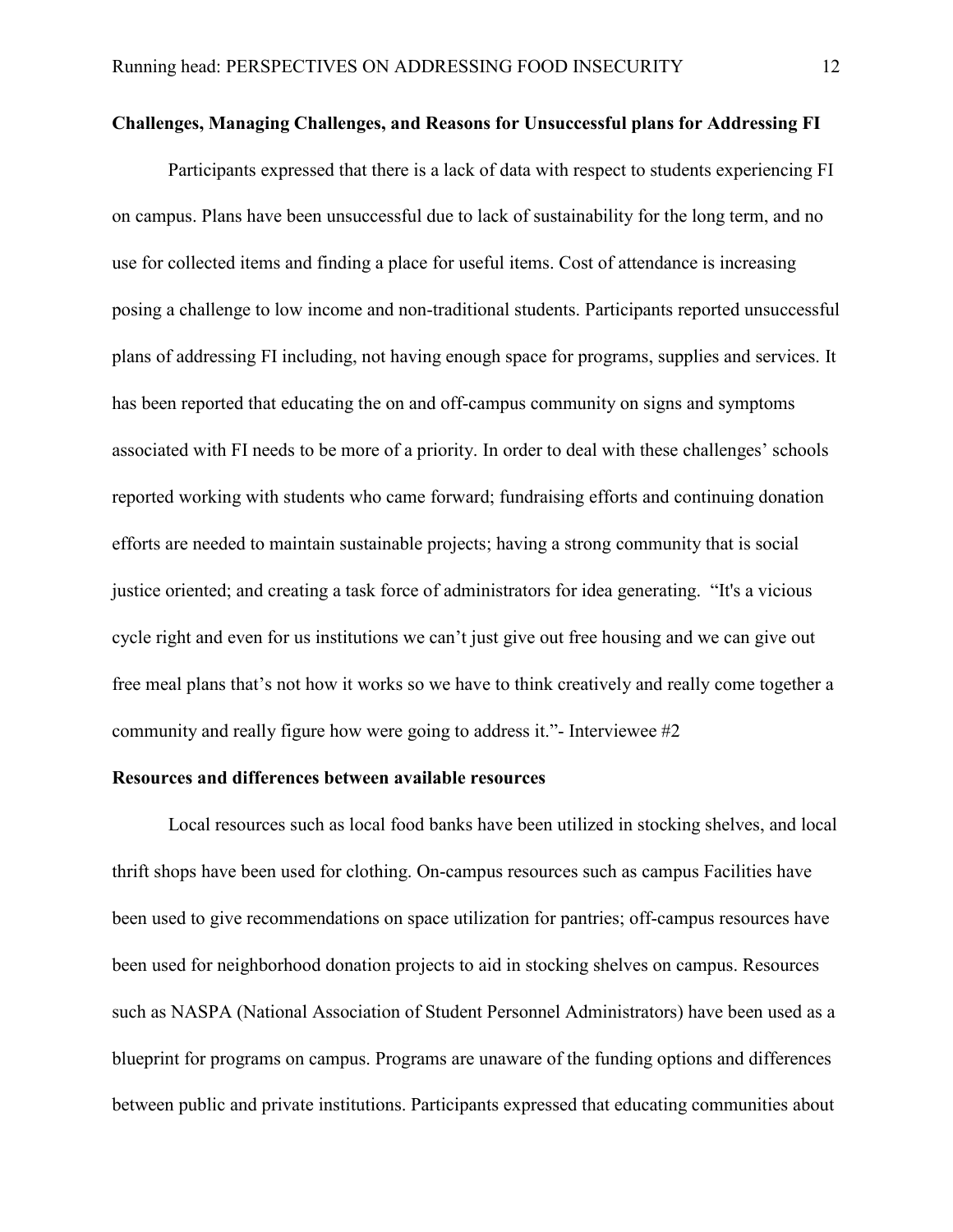the problems of FI on campus may encourage people to volunteer. It is also helpful to have a strong community network that can mobilize to help address student needs.

## **Recommendations for Institutions Planning to Address FI**

Participants gave recommendations to schools trying to address FI to gain collaborations or alliances with upper administration, facilities department and community partners; become involved with organizations and conversations with other institutions addressing FI; outreach to the community to recognize the signs and symptoms of FI; Lastly, they recommend to keep up with current information and data regarding FI trend and best practices to determine the students' needs and if students needs are being addressed.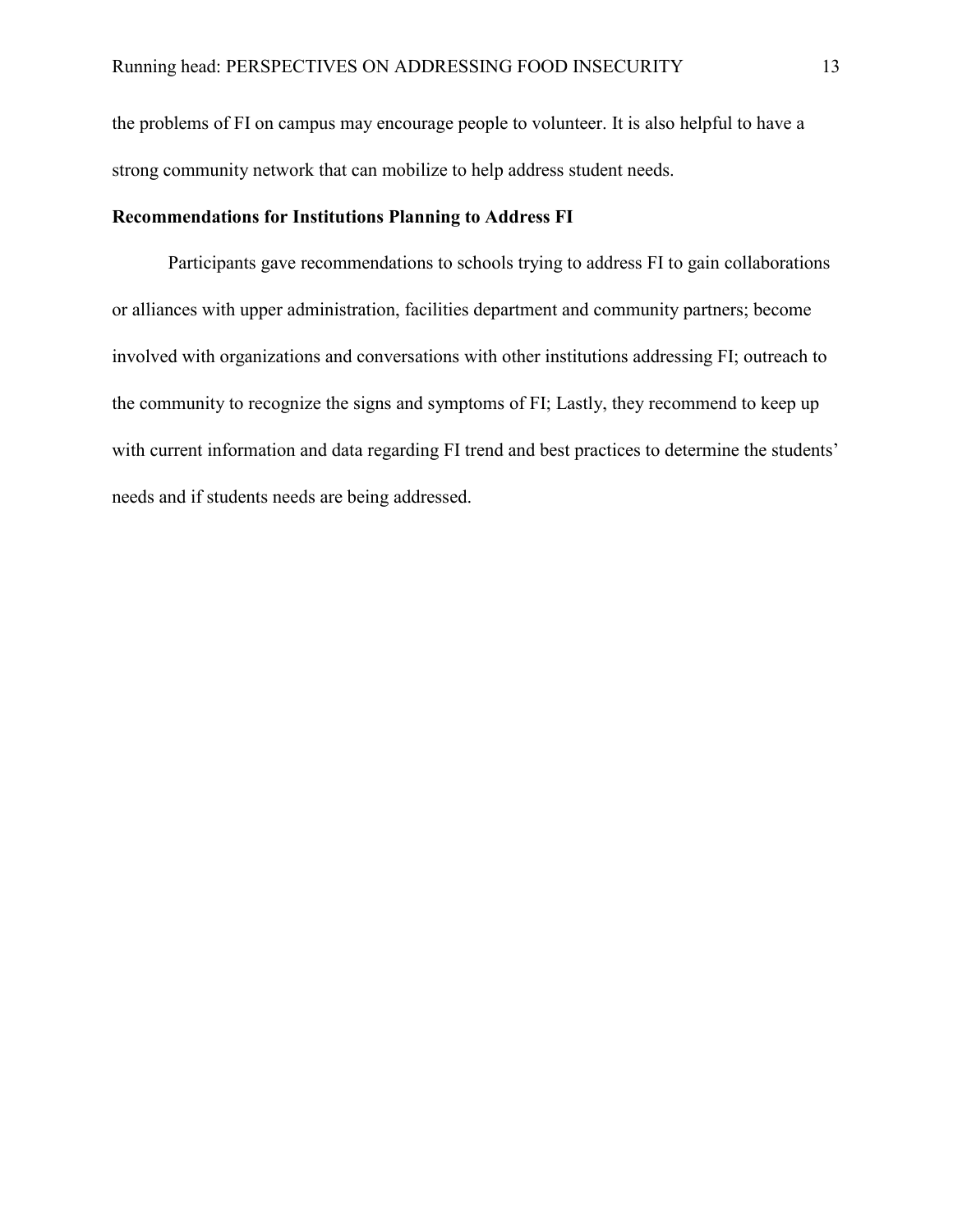#### **Discussion**

In the present study administrators discussed the challenges and best practices of addressing FI on their campuses. These discussions reflect, support and build on the current research of FI on college campuses. Six different themes result showing the best practices and challenges for administrators. These themes show that there is a lack of data/research to determine the needs of students but there are other ways of addressing student needs.

Previous surveys and interviews of student experiences have been done to determine what the students' needs are and if there is truly a need for making changes to programs that are already in place. Though FI in secondary education is a fairly new topic of research, there is data that has shown a significant number of students experience FI (Martinez, 2016; Wisconsin Hope Lab, 2018; Dubick, 2016; Maroto, 2015).

As reported in interview though there is little research to support that the prevalence of students experiencing FI is increasing, the number of self-reporting students and programs to support these students are increasing. FI is a public health issue and without proper action can only get worse.

Given this information there are questions "Is there really a need to address FI at every school?" and "If there is a need are the students' needs being met by the resources that are available?". These questions cannot be accurately answered without assessment or measurement. Understanding the challenges that administration face and the best practices that have been in place simultaneously with those challenges, plans can be created based on need and the culture of the institution.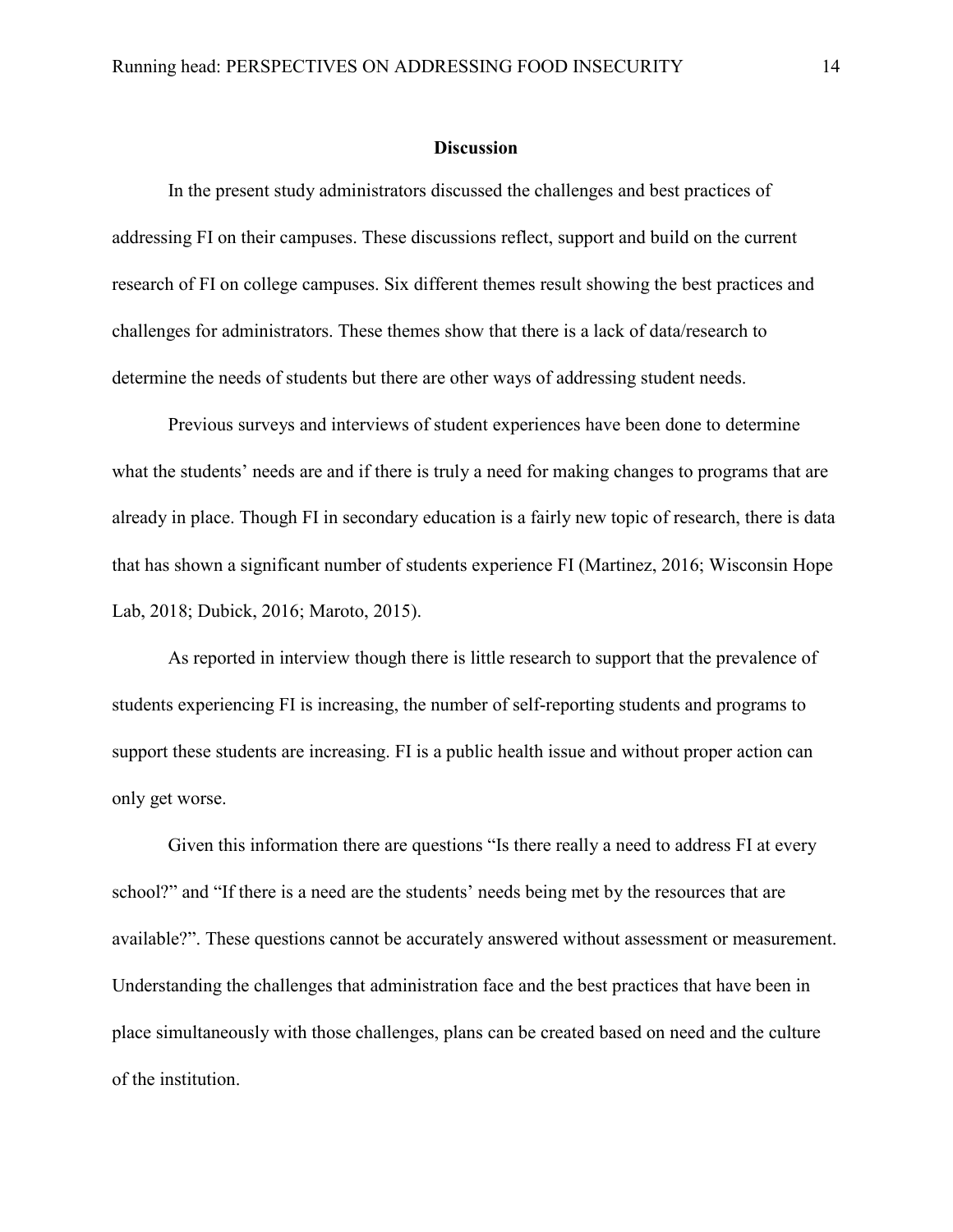## **Recommendations**

## *Surveying*

These findings suggest that surveys have been reported as a helpful tool to show upper administration that there is a problem that needs to be addressed. These surveys can also be used to see improvement in programs that have been implemented. Studies that have conducted surveys can better assess the needs of students. Though there is a lack of data the results of the present study show that there are more students self-reporting that they are need of food resources, and also that there is in increase in FI prevalence on campuses who have conducted surveys. This information is important for retaining students and graduation rates. If students have to choose between eating and paying for a class, they may choose to pay for a class and go without eating. In recent studies data has shown that students do not have adequate emergency resources or support following unanticipated income shocks or expenses, which may increase the risk of FI (Gaines, 2014).

## *Sustainable programs*

The study results show that programs such as donation programs, food pantries, community partnerships for other resources such as clothing have been extremely important in aiding students who have come forward looking for help. Donation programs have been able to help hundreds of students have a meal when they otherwise couldn't. Food pantries that are sustained by community efforts and local food banks. Programs had their own swipe programs, or a quarterly food drive could help to maintain pantries. In recent literature it was recommended that college administrators should consider on-campus resources, such as food pantries or dining card discounts, designed to address food insecurity among students as part of their strategic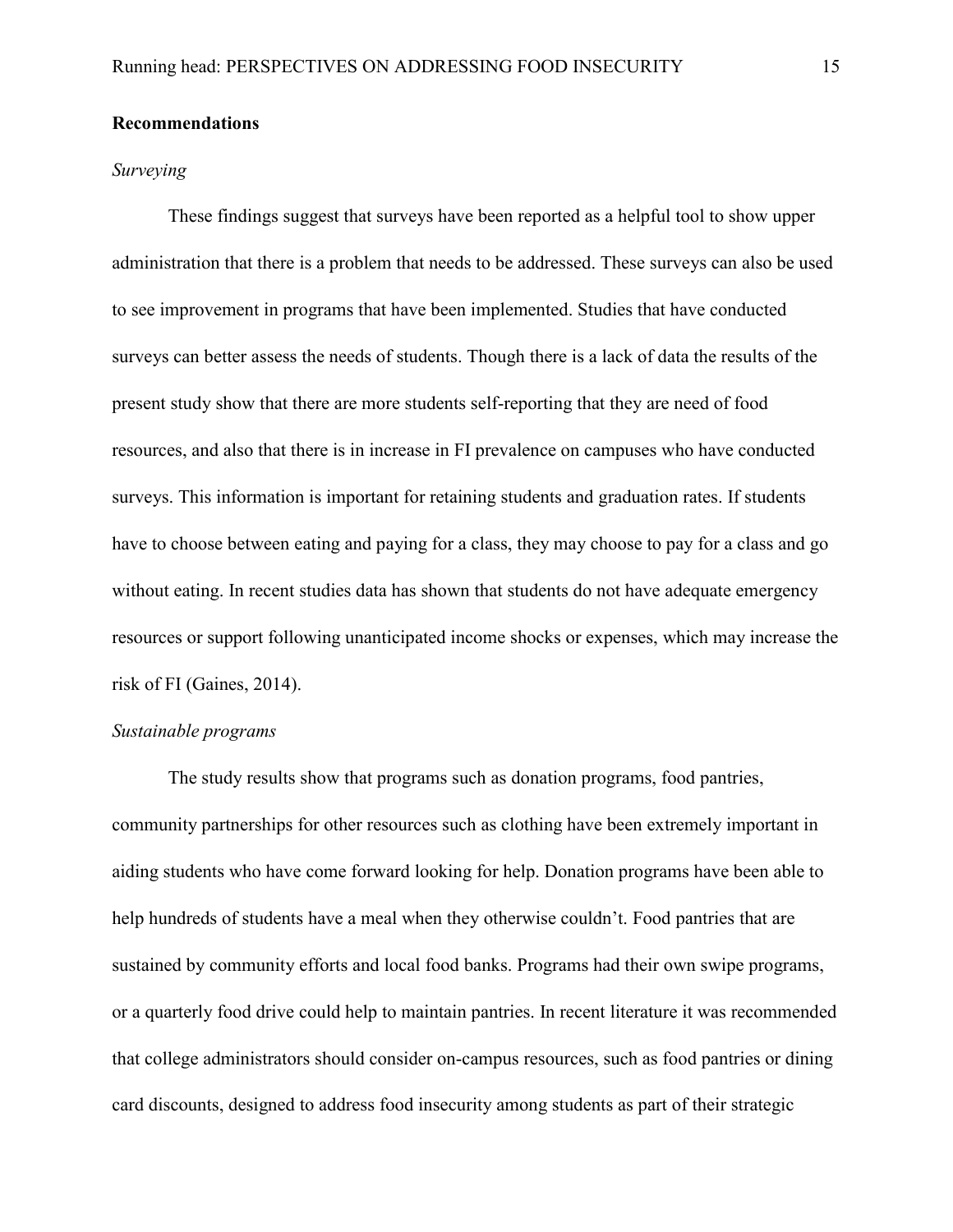initiatives to promote student success (Maroto, 2015). Though these programs have not been discussed as a recommendation during interview they have been shown to make an impact for students.

#### *Food support*

Research by Glik (2017) that evaluated student experiences, perceptions and concerns related to FI, results suggested that there is opportunity for the university to address student FI through providing food literacy training, food preparation and budgeting strategies (Glik et al.,2017). The Glik study is similar in that previous research shows that people with high or moderate levels of cooking, food preparation and financial skills are less likely to experience FI (Groton et al., 2009). In our study more on campus resources have emerged such as donation programs and food pantries. Food programs such as cooking programs and financial budgeting can be given on campuses that have resources such as the Campus Kitchens Project or other nutrition related volunteer programs. The Campus Kitchens Project is a non-profit student-lead organization located on high school and college school campuses. The Campus kitchens project recovers food that otherwise would have been wasted, as well as other beyond the meal programs; nutrition education and Supplemental Nutrition Assistance Program (SNAP) outreach. These partnerships can be made with kitchen staff to determine if they would be able to facilitate such programs as well.

#### *Administrator's role*

 Results show that administrators play a vital role in aiding the students' experience in higher education as shown in Table. They provide support to the student and open doors for resources that they did not know existed previously. It may be that the faculty or staff member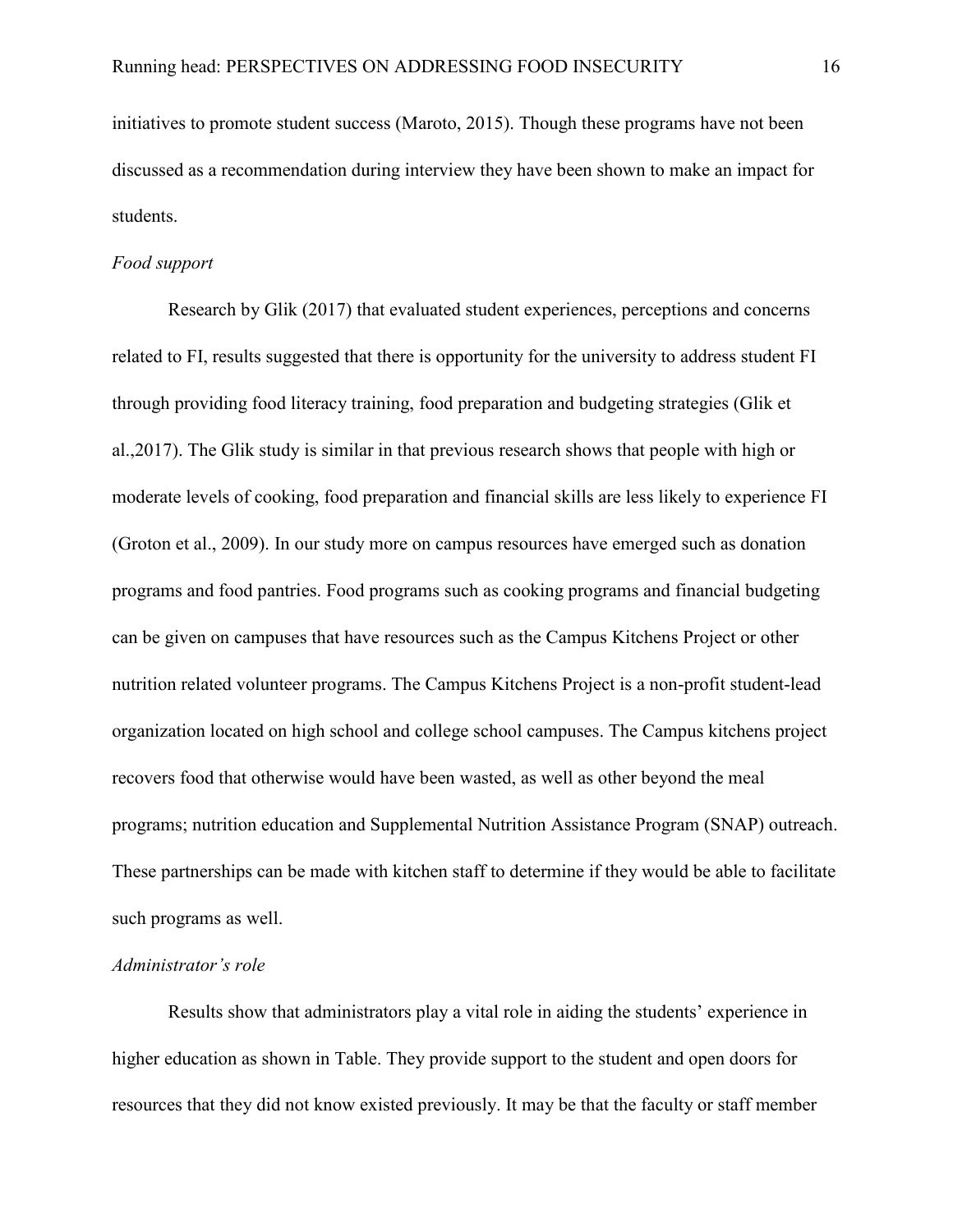open doors for the student to utilize those services as well. They are the facilitators in building rapport with these vulnerable students. Facilitators must be aware of the signs and symptoms of FI; students who sleep in class because they are living out of their car and do not get much sleep or are students who frequently ask for a granola bar.

 With regards to funding, administrators report that funding is not the largest issue when it comes to programs because of donation programs, schools now being social justice oriented. The problem is costs as seen in (Table B 5) as well as other challenges. Cost of attendance is constantly rising, and students are not able to keep up with these rising costs. FI is a threat to student success on college campuses in the United States, with potential to impact academics, wellness and behavior- all factors that have a bearing on student retention and graduation rates (Cady, 2014). In order to fully support students not only academically but socially, administrators must consider recommendations of keeping up with literature and research, creating sustainable programs and food support programs for the overall wellbeing of our future leaders.

This study limitations include the small sample size. We had 3 participants that were recruited by snowball sampling. There are few studies that discuss ways of addressing FI on college and university campuses which is due partly to lack of data on the related issue.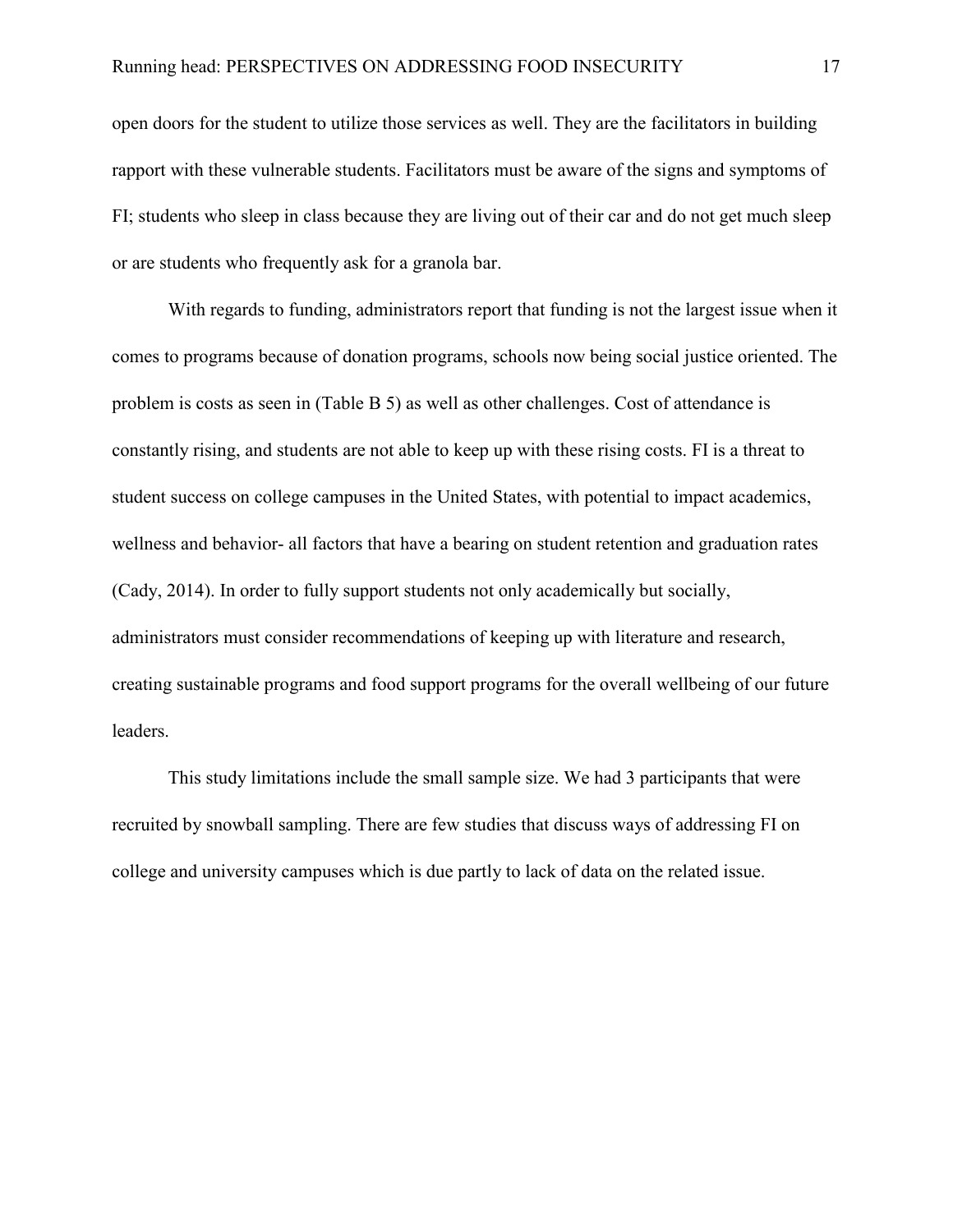## **Conclusion and Future Study (1 page)**

From this paper it has been found that most college and university administrators find best practices for addressing FI to be creating programs, collaborating with upper administration and forming on and off campus partnerships. Institutions have been able to address the FI through the resources they have available and the ones that they have created in lieu of increasing demand for help. These increasing demands and stresses that are put on our students should be matched with resources available through the college in which they spend a substantial amount of money on. The lack of information obtained to assess the student's needs; we do not know about who we do not know about. We do believe that further research needs to be done to determine more specific challenges between the two types of institutions; Private and Public. This would help to create plans tailored to the school's culture and needs. Further research also needs to be done to determine the effects financially, psychosocially and academically on student success. As the growing rate of non-traditional students continues to increase it is important to maintain these resources and continue to raise awareness of the increasing prevalence's of FI and the effects academically, psychosocially and also related to health outcomes. These needs can be determined through a needs assessment or a survey which can be (taken) from the USDA, U.S. Adult Food Security Survey Module.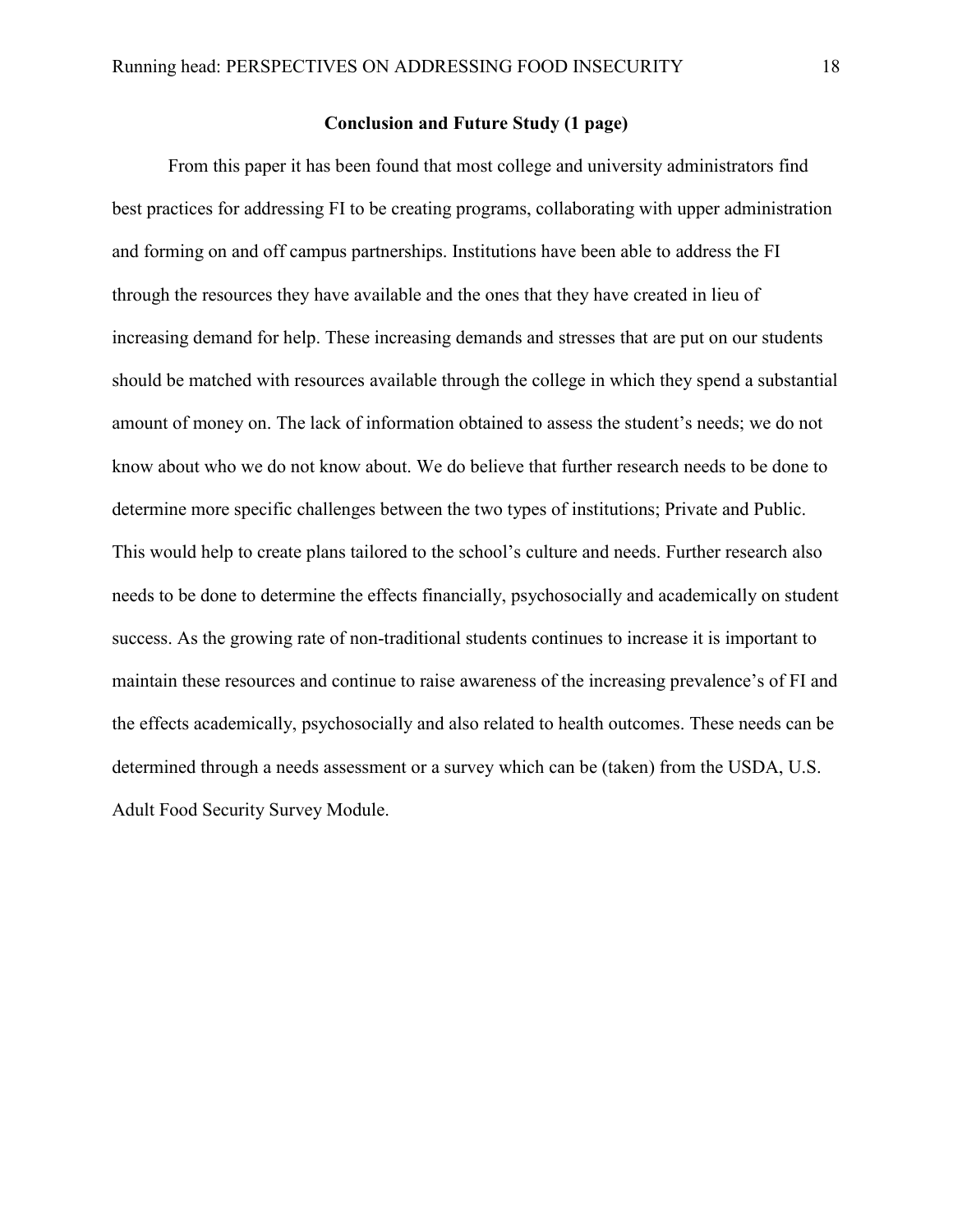#### **References**

Barrett, C. B. (2010). Measuring food insecurity. Science, 327(5967), 825-828.

- Broton, K. M., Weaver, K. E., and Mai, M. ["Hunger in Higher Education Experiences"](https://hope4college.com/wp-content/uploads/2018/10/Hunger-in-Higher-Education-Experiences.pdf) Social Sciences. (2018)
- Cady, C. L. (2014). Food insecurity as a student issue. Journal of College and Character, 15(4),265-272.
- Coleman-Jensen, A., Rabbitt, M. P., Gregory, C. A., & Singh, A. (2018). Household food security in the United States in 2016—A report summary from the Economic Research Service of the United States Department of Agriculture. September 2017. Retrieved June, 11.
- College and University Food Bank Alliance (CUFBA). n.d. Available online: www.cufba.org (accessed on 12 December 2018).
- Dubick, J., Mathews, B., & Cady, C. (2016). Hunger.
- Furbank, L., (2016). Ten Organizations Fighting Food Insecurity on College Campuses. Hunter College New York City Food Policy Center. Retrieved from https://www.nycfoodpolicy.org/food-insecurity-on-college-campuses/
- Gaines, A., Robb, C. A., Knol, L. L., & Sickler, S. (2014). Examining the role of financial factors, resources and skills in predicting food security status among college students. International Journal of Consumer Studies, 38(4), 374-384.
- Glik, D., & Martinez, S. (2017). College students identify university support for basic needs and life skills as key ingredient in addressing food insecurity on campus. California Agriculture, 71(3), 130-138.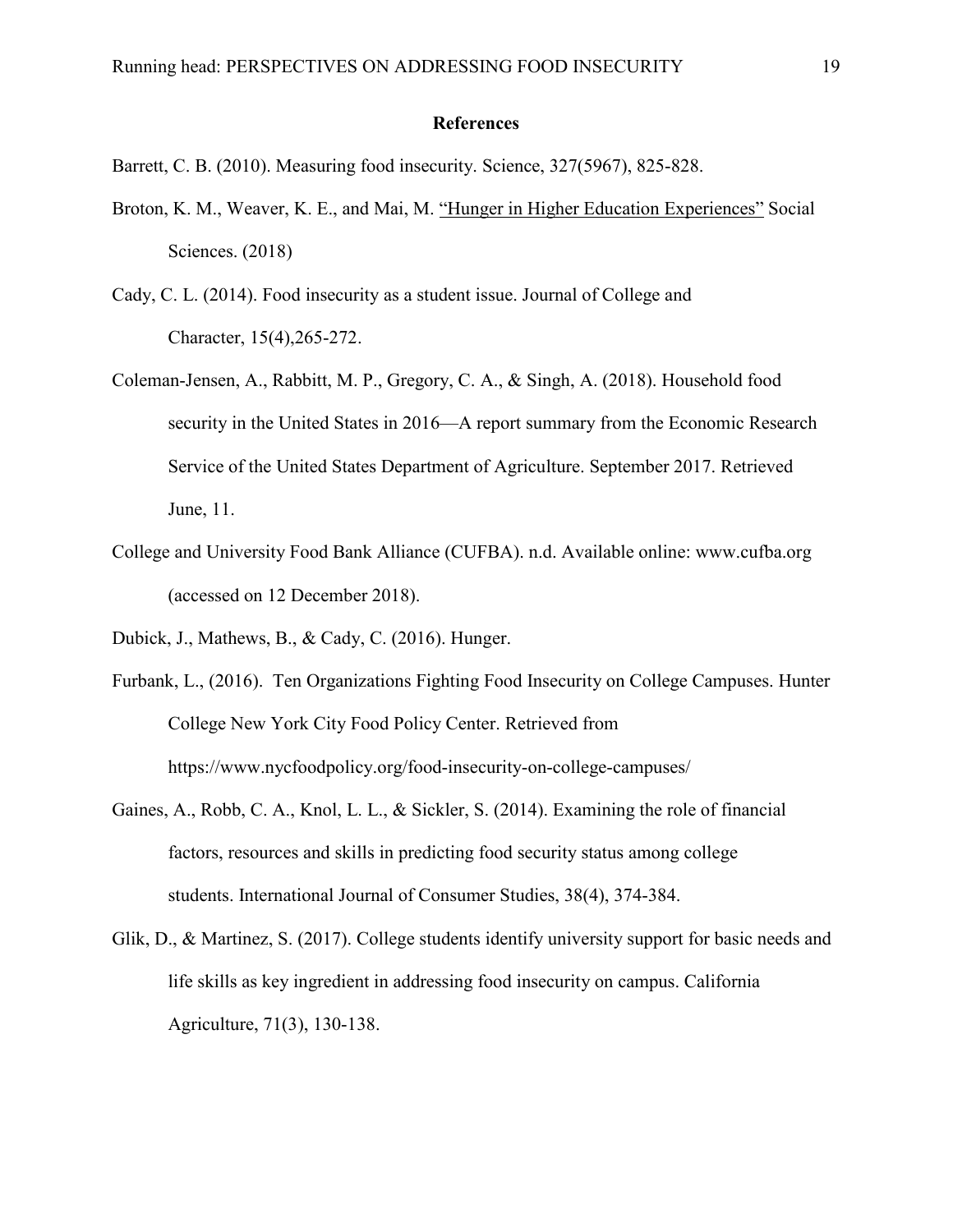- Gorton, D., Bullen, C. R., & Mhurchu, C. N. (2010). Environmental influences on food security in high-income countries. Nutrition reviews, 68(1), 1-29.
- Gregory, C. A., & Coleman-Jensen, A. (2017). Food insecurity, chronic disease, and health among working-age adults.

Healthy People 2020., Food Insecurity. Retrieved from

[https://www.healthypeople.gov/2020/topics-objectives/topic/social-determinants](https://www.healthypeople.gov/2020/topics-objectives/topic/social-determinants-health/interventions-resources/food-insecurity#3)[health/interventions-resources/food-insecurity#3.](https://www.healthypeople.gov/2020/topics-objectives/topic/social-determinants-health/interventions-resources/food-insecurity#3)

Holben DH, Pheley AM (2006) Diabetes risk and obesity in food-insecure households in rural Appalachian Ohio [Internet]. Prev Chronic Dis;3(3). Available from: [http://www.cdc.gov/pcd/issues/2006/jul/05\\_0127.htm](http://www.cdc.gov/pcd/issues/2006/jul/05_0127.htm)

- Hughes, R., Serebryanikova, I., Donaldson, K., & Leveritt, M. (2011). Student food insecurity: The skeleton in the university closet. Nutrition & dietetics, 68(1), 27-32.
- Kleinman, R. E., Murphy, J. M., Little, M., Pagano, M., Wehler, C. A., Regal, K., & Jellinek, M. S. (1998). Hunger in children in the United States: potential behavioral and emotional correlates. Pediatrics, 101(1), e3-e3.
- Krumrei-Mancuso, E. J., Newton, F. B., Kim, E., & Wilcox, D. (2013). Psychosocial factors predicting first-year college student success. Journal of College Student Development, 54(3), 247-266.
- Langhout, R. D., Drake, P., & Rosselli, F. (2009). Classism in the university setting: Examining student antecedents and outcomes. Journal of Diversity in Higher Education, 2(3), 166.
- Larson, N. I., & Story, M. T. (2011). Food insecurity and weight status among US children and families: a review of the literature. American journal of preventive medicine, 40(2), 166- 173.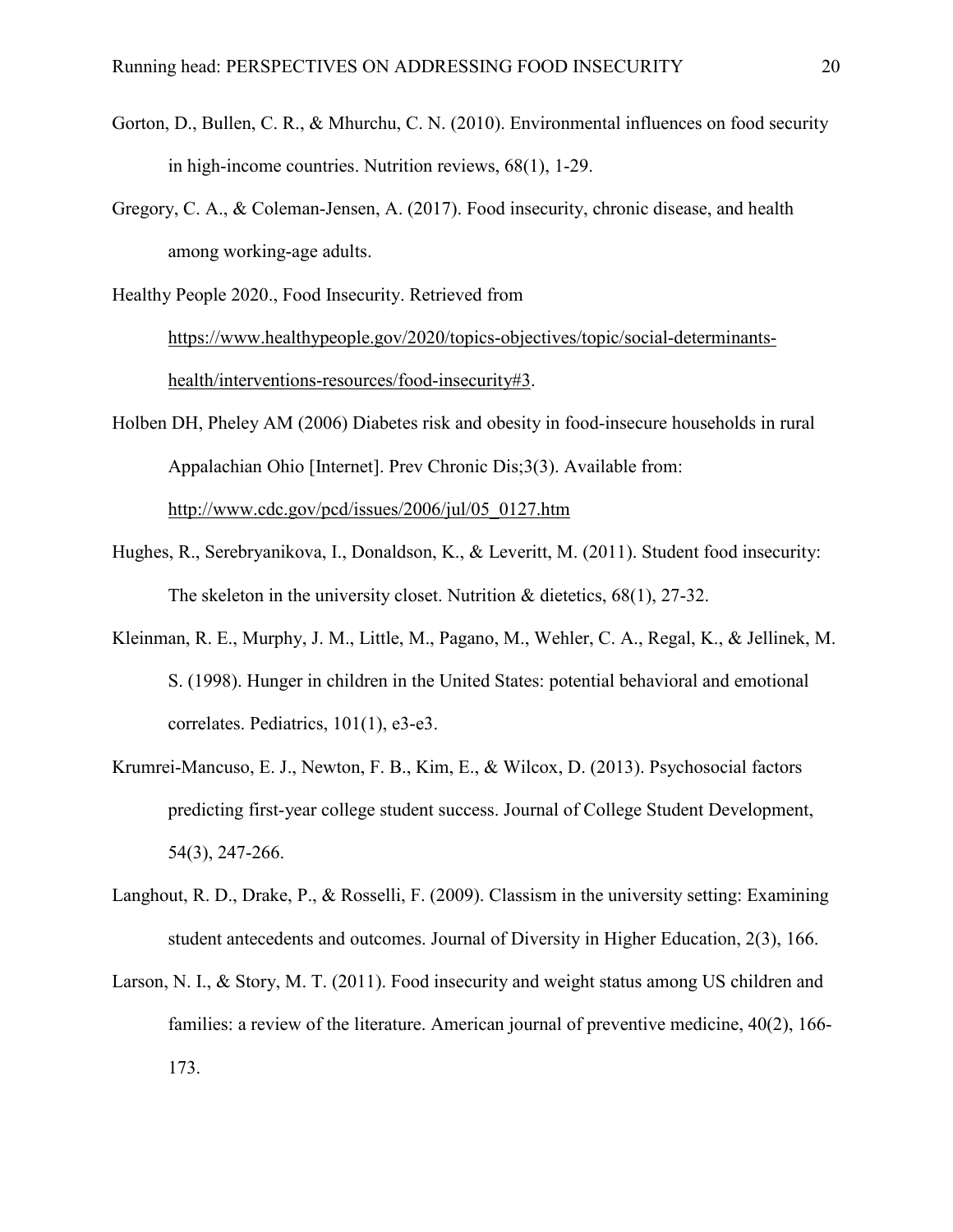- Lower-Basch, E., & Lee, H. (2014). SNAP policy brief: College student eligibility. Retrieved from CLASP http://www. clasp. org/resources-and-publications/publication-1/SNAP\_College-Student-Eligibility. pdf.
- Martinez, S. M. (2016). Student food access and security study. Nutrition Policy Institute.
- Maroto, M. E., Snelling, A., & Linck, H. (2015). Food insecurity among community college students: Prevalence and association with grade point average. Community College Journal of Research and Practice, 39(6), 515-526.
- Meza, A., Altman, E., Martinez, S., & Leung, C. W. (2018). "It's a Feeling That One Is Not Worth Food": A Qualitative Study Exploring the Psychosocial Experience and Academic Consequences of Food Insecurity Among College Students. Journal of the Academy of Nutrition and Dietetics.
- Michigan State University. (2018). About the Food Bank. Retrieved from http://foodbank.msu.edu/
- Oregon State University. (2018). HSRC Food Pantry. Retrieved from <https://studentlife.oregonstate.edu/hsrc/food-security/hsrc-food-pantry>
- Payne-Sturges, D. C., Tjaden, A., Caldeira, K. M., Vincent, K. B., & Arria, A. M. (2018). Student hunger on campus: food insecurity among college students and implications for academic institutions. American Journal of Health Promotion, 32(2), 349-354.
- Silva, M. R., Kleinert, W. L., Sheppard, A. V., Cantrell, K. A., Freeman-Coppadge, D. J., Tsoy, E., ... & Pearrow, M. (2017). The relationship between food security, housing stability, and school performance among college students in an urban university. Journal of College Student Retention: Research, Theory & Practice, 19(3), 284-299.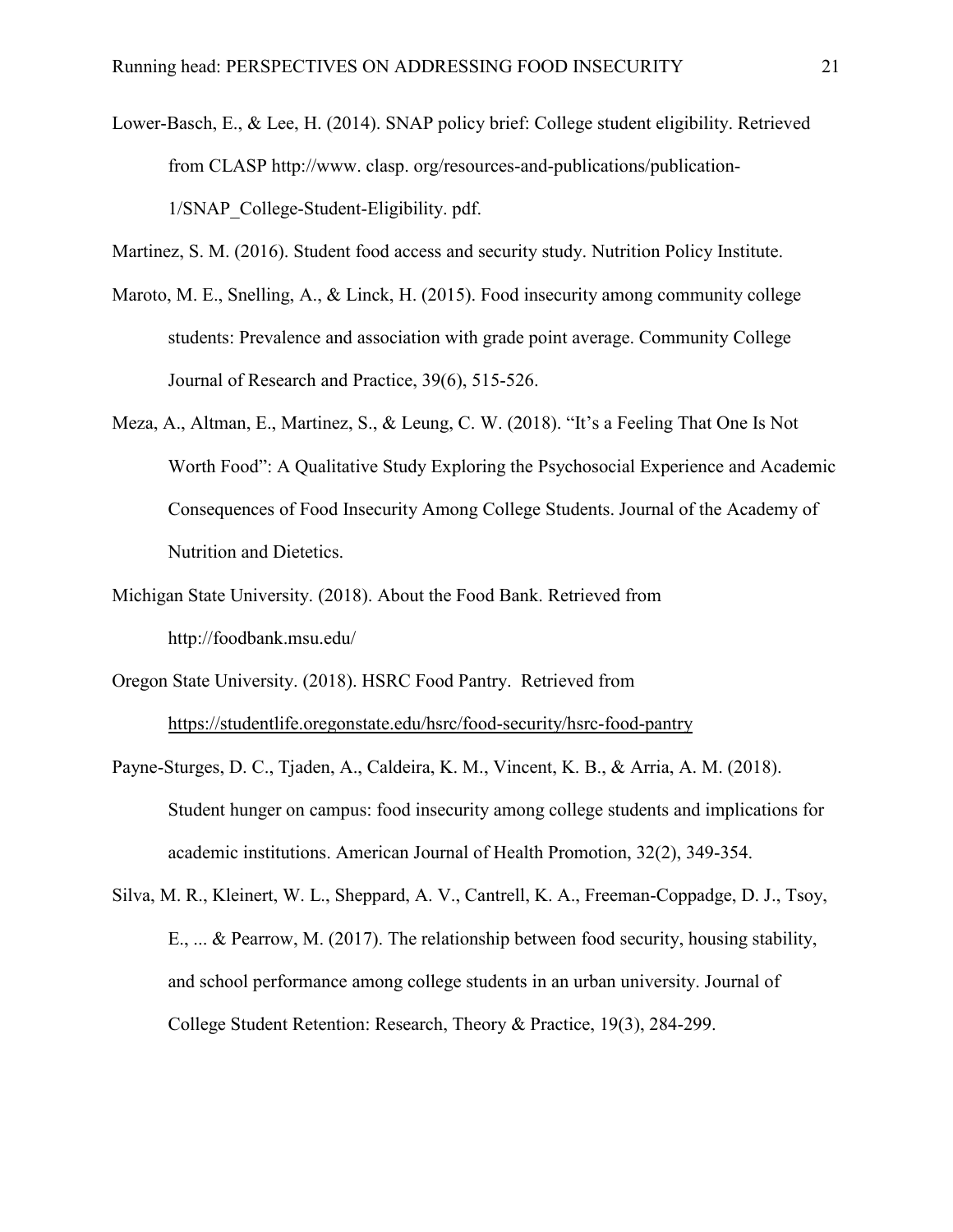Sloane, w. (2017). Food Is a Basic Need: Dealing with Hunger on College Campuses - Higher Education Today. [online] Higher Education Today. Available at: https://www.higheredtoday.org/2017/05/31/dealing-with-hunger-on-college-campuses/ [Accessed 18 Dec. 2018].

- USDA. (2018, September 5). Frequency of Food Insecurity. Retrieved December 17, 2018, from [https://www.ers.usda.gov/topics/food-nutrition-assistance/food-security-in-the](https://www.ers.usda.gov/topics/food-nutrition-assistance/food-security-in-the-us/frequency-of-food-insecurity/)[us/frequency-of-food-insecurity/](https://www.ers.usda.gov/topics/food-nutrition-assistance/food-security-in-the-us/frequency-of-food-insecurity/)
- Wisconsin Hope Lab. (2018). Basic Needs Insecurity in Massachusetts Public Colleges and Universities. Retrieved from [https://hope4college.com/wp](https://hope4college.com/wp-content/uploads/2018/10/StillHungryMA-4-1.html)[content/uploads/2018/10/StillHungryMA-4-1.html](https://hope4college.com/wp-content/uploads/2018/10/StillHungryMA-4-1.html)
- 2018 Impact Report. (n.d.). Retrieved December 5, 2018, from https://www.swipehunger.org/impactreportmenu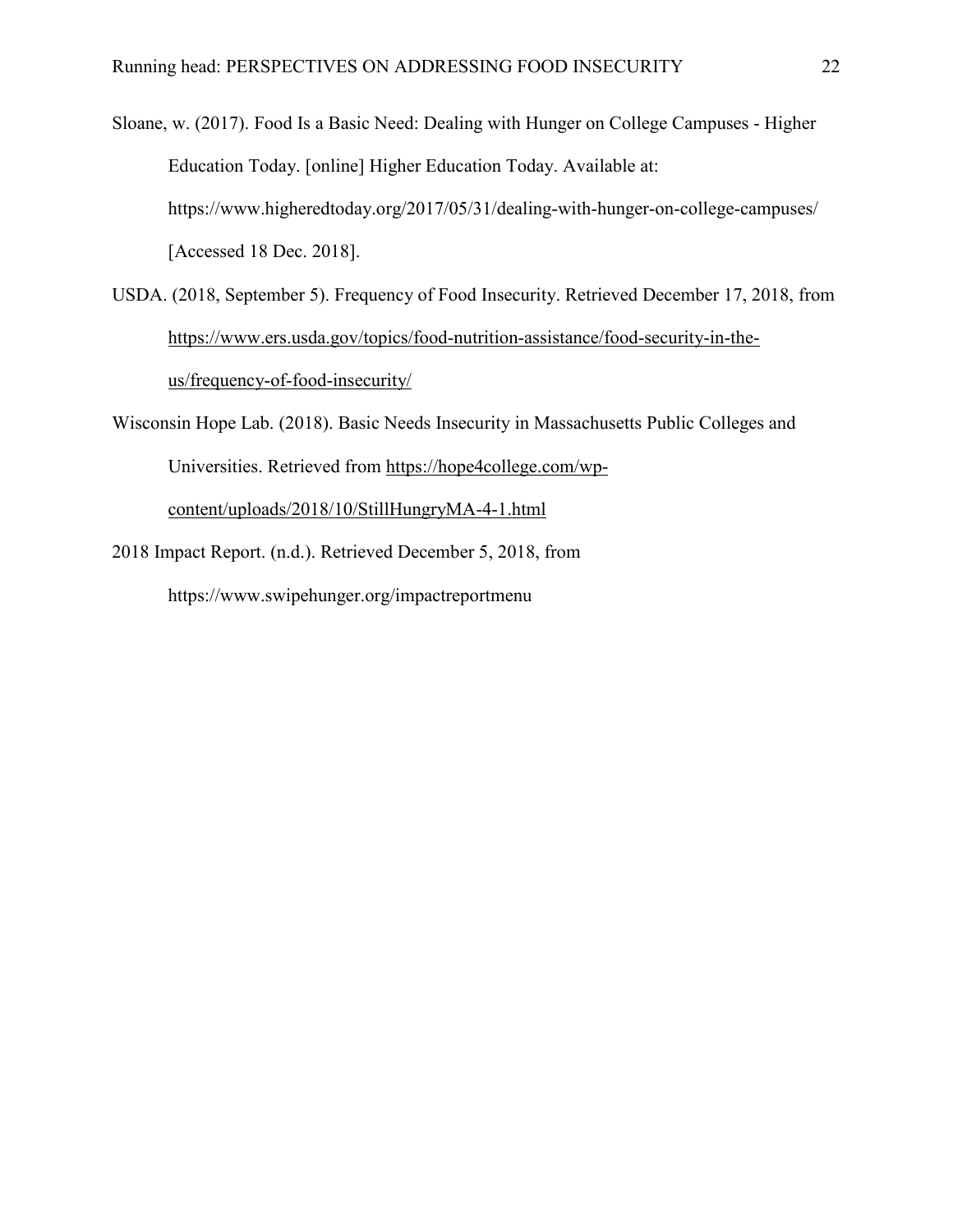# **Appendix A**

# Verbal Consent Form

Hi, My name is Tashanna Brown and I am conducting this study for my capstone project for my Master's degree in Health and Wellness Management at Merrimack College. Thank you for taking the time today. This may take 2-3 minutes.

Before we begin, I just need to confirm your eligibility:

# **Confirm eligibility**

Are you 18 years or older?

o [IF NO] Unfortunately, you have to be 18 or older. Thanks for your time. Are you or have you ever been a part of planning to address food insecurity on a college or university campus?

o [IF NO] Unfortunately, we're only looking for persons with a history of addressing food insecurity on a college or university campus. Thank you for your time.

[IF YES] Great, let me tell you about the study.

# **Introduction and Purpose of the Study:**

You are being asked to be in a research study to determine common best practices in addressing food insecurity and identifying any suggestions for future schools to follow. You were selected as a possible participant because you have participated in addressing food insecurity at your institution. The purpose of the study is to contribute to our understanding of approaches to addressing FI on college campuses and challenges administrators face in addressing those challenges. Ultimately, this research may be *published as part of a journal on food insecurity in college campuses.*

If you agree to be in this study, you will be asked to complete an interview over the phone for 20-30 minutes. This will only be one interview with no repeat sessions.

# **Risks:**

There are no reasonable foreseeable (or expected) risks.

# **Benefits**

The benefits of participation are to aid in the research for plans on how to address food insecurity on college campuses to better the student's college experience.

# **Confidentiality**

The records of this study will be kept strictly confidential. Research records will be kept in a locked file, and/or all electronic information will be coded and secured using a password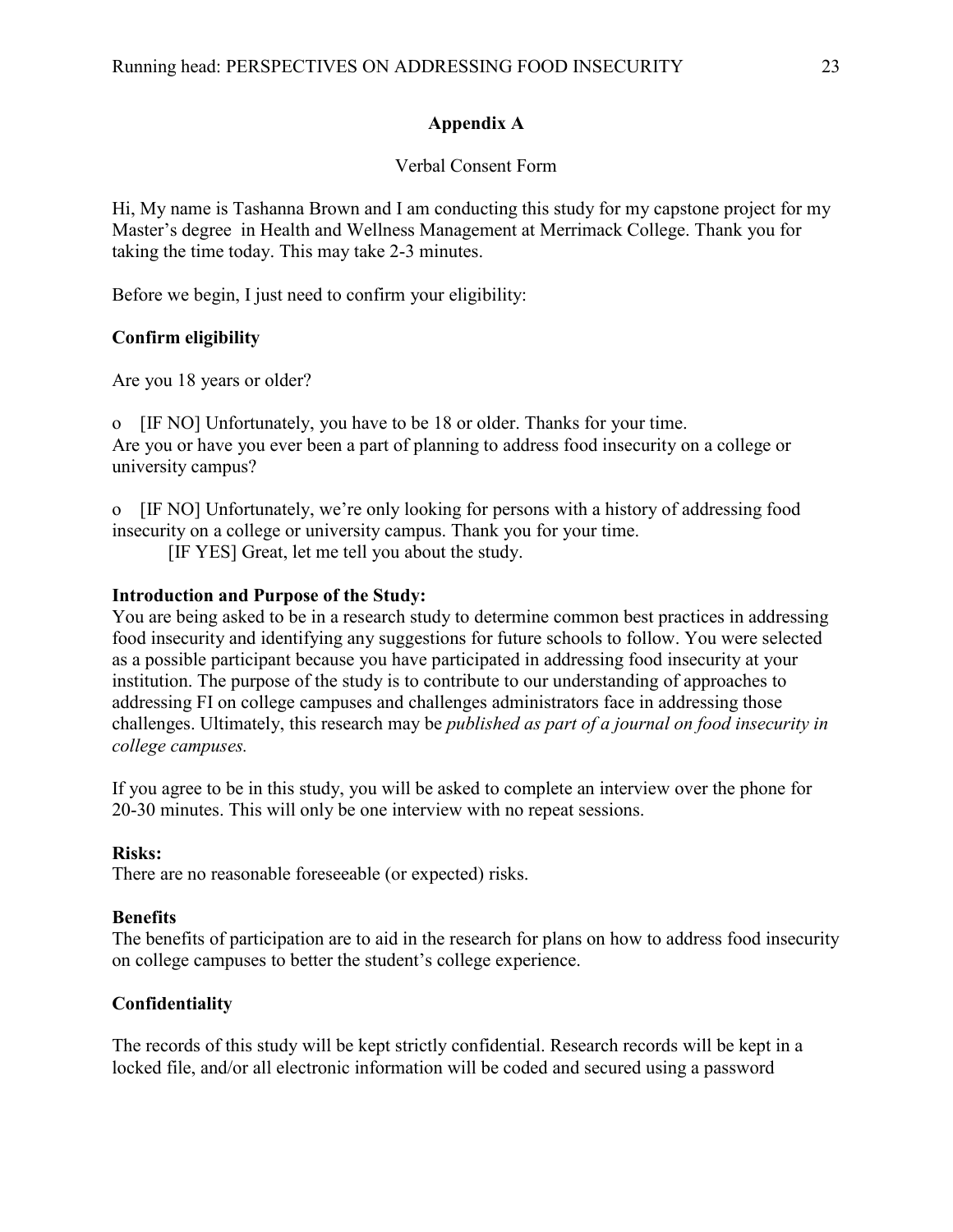protected file. We will not include any identifiable information in any report we may publish that would make it possible to identify you.

# **Payments or Compensation**

There will be no payments or compensations given.

## **Right to Refuse or Withdraw**

The decision to participate in this study is entirely up to you. You may refuse to take part in the study *at any time* without affecting your relationship with the investigators of this study, Merrimack College or your employer. Your decision will not result in any loss or benefits to which you are otherwise entitled. You have the right not to answer any single question, as well as to withdraw completely from the interview or survey at any point during the process; additionally, you have the right to request that the interviewer not use any of your interview material.

## **Right to Ask Questions and Report Concerns**

You have the right to ask questions about this research study and to have those questions answered by me before, during or after the research. If you have any further questions about the study, at any time feel free to contact me, Tashanna Brown at browntm $@$ merrimack.edu or by telephone at 781-913-0483, or you may contact my supervisor Eleanor Shonkoff at [shonkoffe@merrimack.edu](mailto:eshonkoff@merrimack.edu). If you like, a summary of the results of the study will be sent to you. If you have any other concerns about your rights as a research participant that have not been answered by the investigators, you may contact the Chair of the Merrimack Institutional Review Board at (978) 837-5280 or by email at [irb@merrimack.edu.](mailto:irb@merrimack.edu) If you have any problems or concerns that occur as a result of your participation, you can report them to the Chair of the IRB at the contact information above.

#### **Informed Consent**

Do you understand the information you have been given? Would you like to participate in this study?

If yes - "Great. Thank you. I will send you a copy of this consent information, so you have the contact information."

Is it okay for me to record this interview?

If no -- "I understand. Thank you for your time."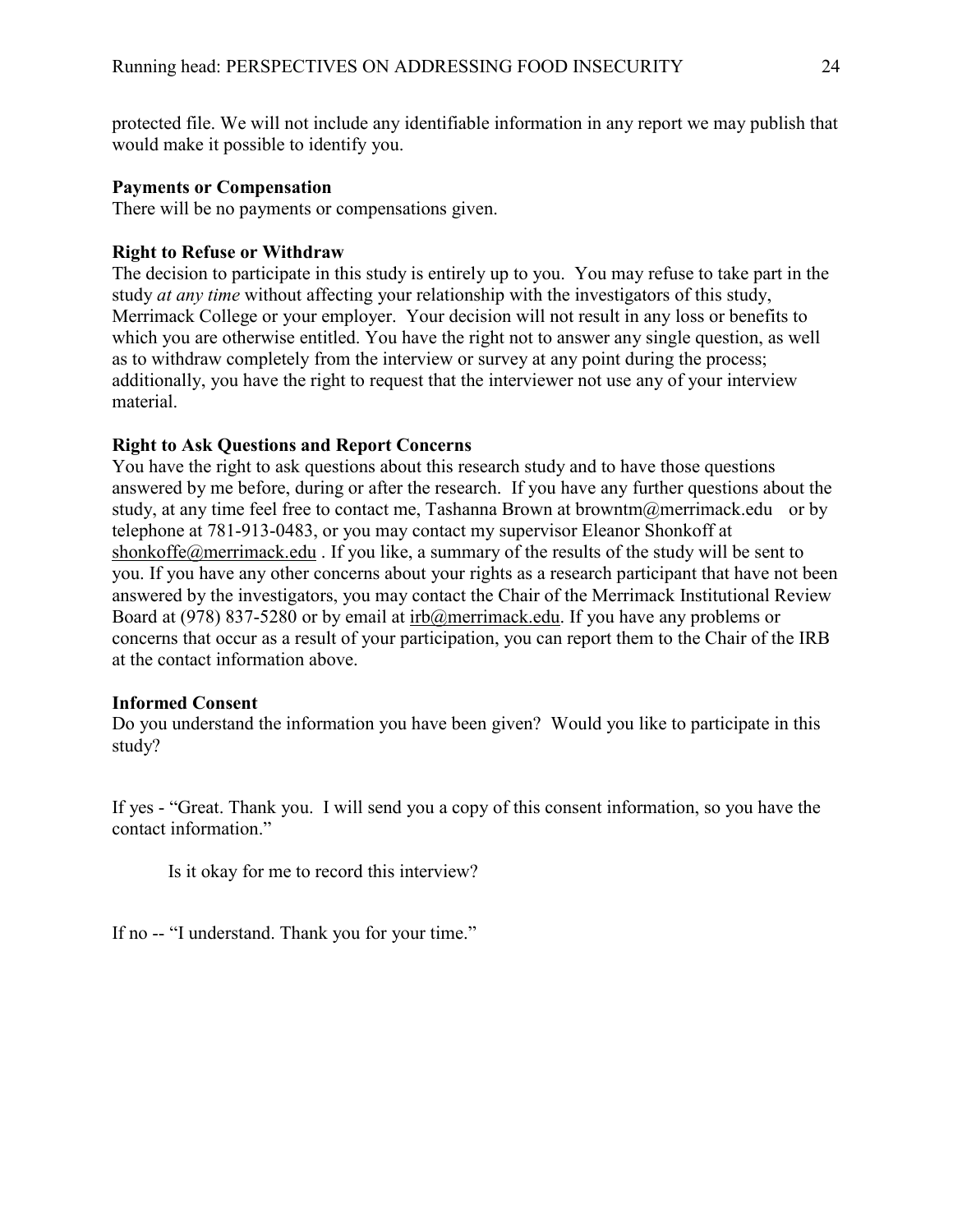# **Appendix B**

| Participants                                                                                 | Demographics                                       |  |  |  |
|----------------------------------------------------------------------------------------------|----------------------------------------------------|--|--|--|
| Roles                                                                                        | Dean of Students, Assistant Dean of Students (N=3) |  |  |  |
| Average years                                                                                | $(X=4)$                                            |  |  |  |
| addressing FI                                                                                |                                                    |  |  |  |
| Involvement                                                                                  | Through their professional role                    |  |  |  |
| Note. Summary of demographic information of interviewees including current role, years spent |                                                    |  |  |  |
| addressing FI and how they initially got involved in addressing FI                           |                                                    |  |  |  |

Table B 1. *Demographics of Interviewees*

|  | Table B 2. Current Methods of Addressing FI on Campus |  |
|--|-------------------------------------------------------|--|
|  |                                                       |  |

Common responses • Donations- Swipe programs with the dining hall where students donate extra meal plans; Other

programs at the institution that were having events (e.g., career center); Food, and other items donated (e.g., personal hygiene products, feminine hygiene products, deodorant, tooth brushes)

• Food pantries- in remote locations (provide anonymous access to foods and necessities to all students and even faculty and staff

• Referral Programs-Faculty and staff report if they notice a student that is in need; Student selfreferral

• Creating strong partnerships with the campus and non-campus members (e.g., campus dining hall, campus facility department, local thrift shops, local neighbors in the community)

*Note*. Emerging themes regarding common practices found between the three interviewees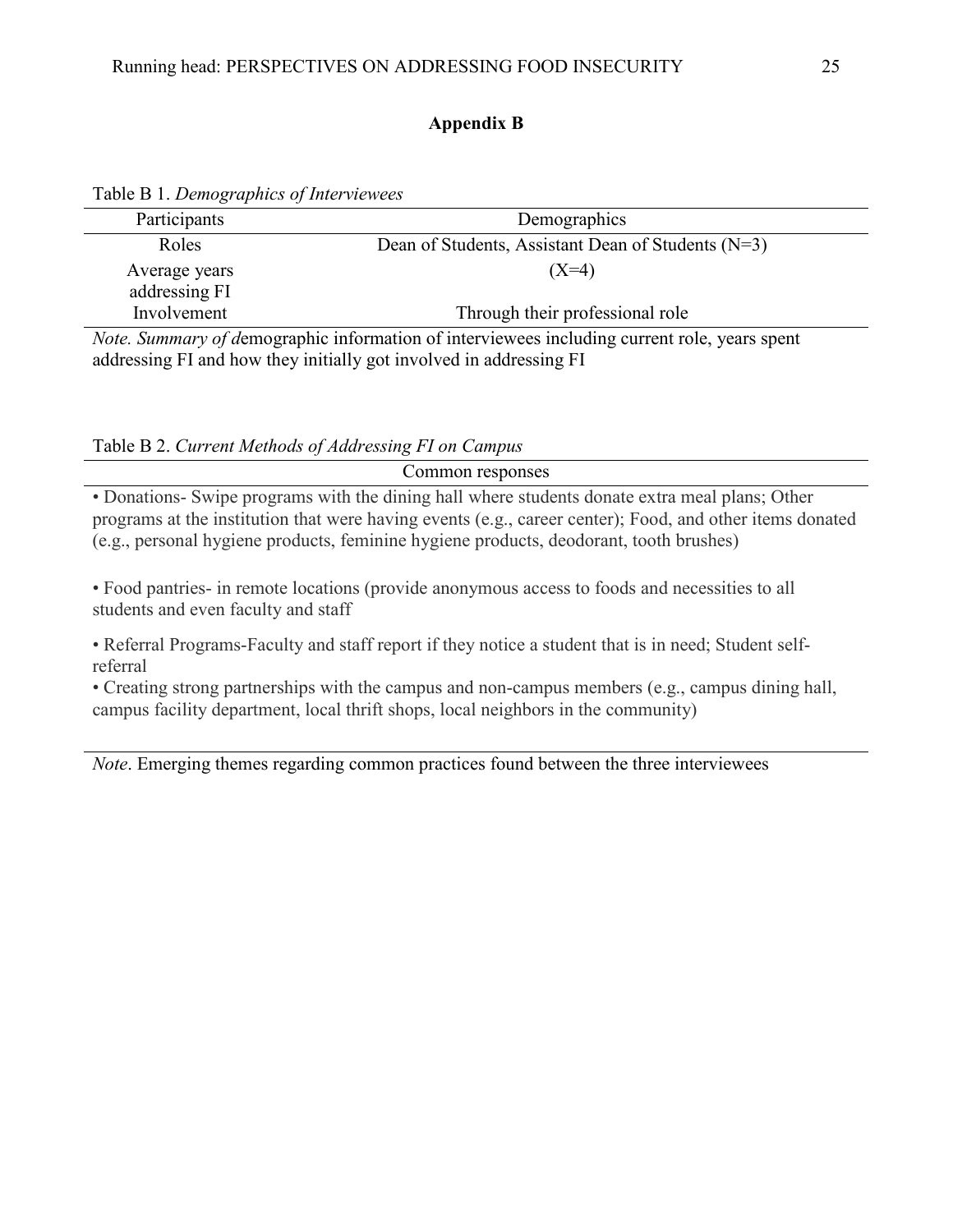| Theme                                                        | Common responses                                                                                                                                                                                                                                                                                                                                                    |  |
|--------------------------------------------------------------|---------------------------------------------------------------------------------------------------------------------------------------------------------------------------------------------------------------------------------------------------------------------------------------------------------------------------------------------------------------------|--|
| Prevalence, Change over time, and Reasons for<br>Change      | • Not all schools knew prevalence; one had<br>conducted their own prevalence survey; one<br>had been part of a larger study in which<br>prevalence was estimated for a large number of<br>schools<br>• Those who knew prevalence indicated<br>increases in FI over the past 5 years<br>• FI on college campus is a relatively new issue                             |  |
| Factors that Influence the Change in Student<br>Demographics | • Changing student demographics-first<br>generation; previously in DCF; increase in<br>racial/ethnic minority students<br>· Academic stressors-academic demands,<br>finances, time pressures, and health concerns<br>• Psychosocial differences-mental health issues<br>such as depression and anxiety; which has<br>severely effects on a large number of students |  |

Table B 3. *Prevalence Changes of FI on College Campuses* 

*Note.* Prevalence of FI on campuses and influences of change in prevalence. This table also represents the factors that contribute to the change in prevalence of FI on campus

Table B 4. *FI Prevalence: Assessment and Challenges*

| Common responses                                                                            |
|---------------------------------------------------------------------------------------------|
| • Prevalence information was helpful and thorough. (e.g., inform Board of trustees of need) |
| • If a survey was done it was through the Hope-lab which used the USDA household security   |
| survey                                                                                      |

• Surveys have to be reviewed, and to make sure that there is not a conflict with other surveys on campus

*Note.* Challenges with assessing FI prevalence and Methods used to determine FI prevalence found between the three interviewees.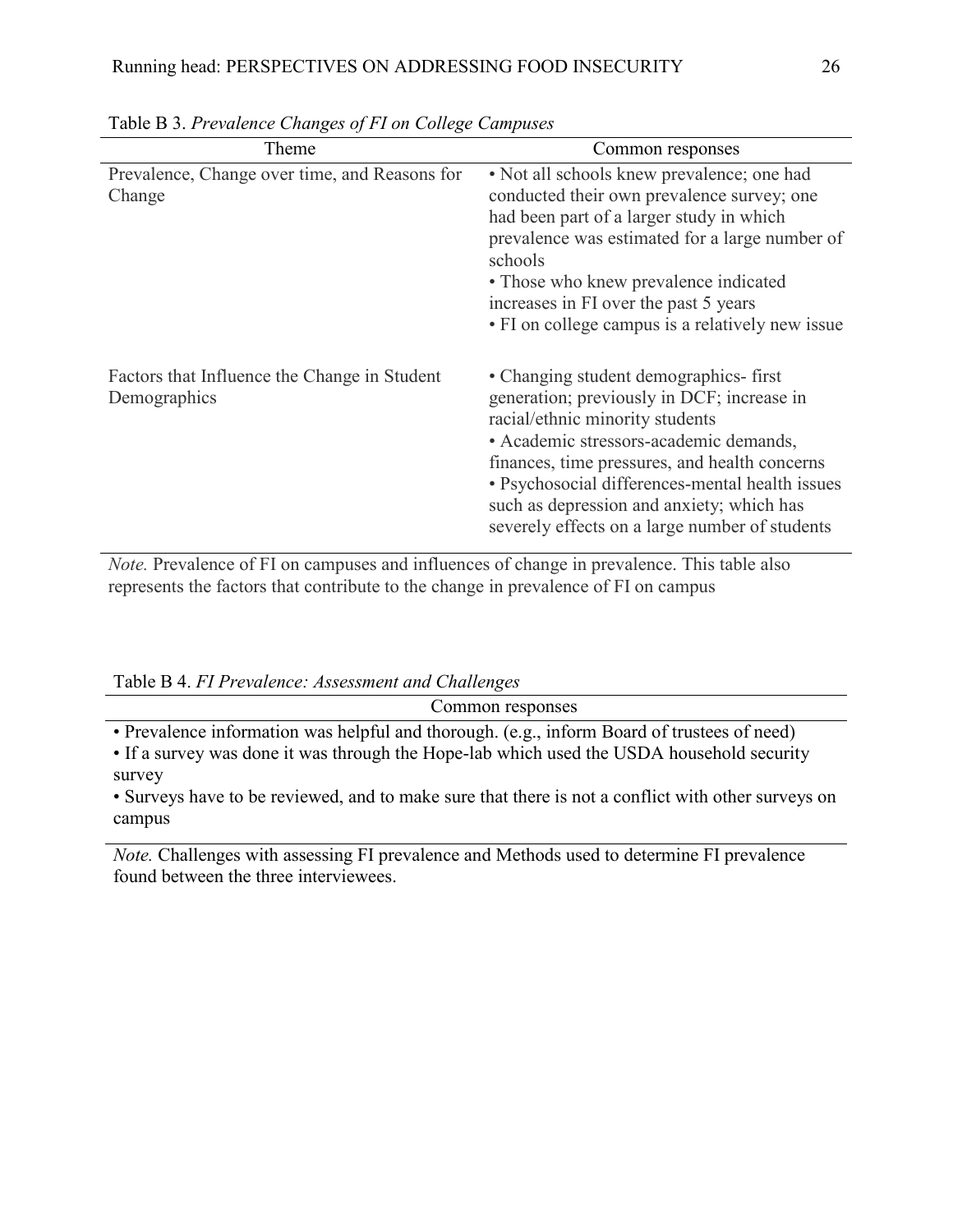| Theme                                                        | Common responses                                                                                                                                                                                                                                                                                                                                                                                         |
|--------------------------------------------------------------|----------------------------------------------------------------------------------------------------------------------------------------------------------------------------------------------------------------------------------------------------------------------------------------------------------------------------------------------------------------------------------------------------------|
| Most significant challenges with respect to<br>addressing FI | • There is a lack of data to determine<br>campus needs<br>$\bullet$ Costs<br>• Having the space to expand the for<br>more supplies to provide better services<br>for those in need<br>• Educate the community on FI and the<br>signs and symptoms associated with FI                                                                                                                                     |
| Managing challenges with respect to FI                       | • Work with students who come forward;<br>pay attention to our students; recognize<br>the signs and symptoms of FI<br>• Fundraising efforts and continuing<br>donation efforts during off months<br>• Having a good community support who<br>is generous and Social justice oriented<br>• Create a task force made up of<br>administrators, staff and faculty for<br>problem solving and idea generating |
| Reasons for unsuccessful efforts                             | • Tried to set up a pantry but it failed due<br>to improper planning for sustainability<br>• Collected unused supplies from dorms<br>at the end of the semester and finding<br>storage for them (e.g., old textbooks)                                                                                                                                                                                    |

Table B 5. *Challenges, Managing Challenges, and Reasons for Unsuccessful plans for Addressing FI*

*Note.* Challenges when addressing FI on college campuses